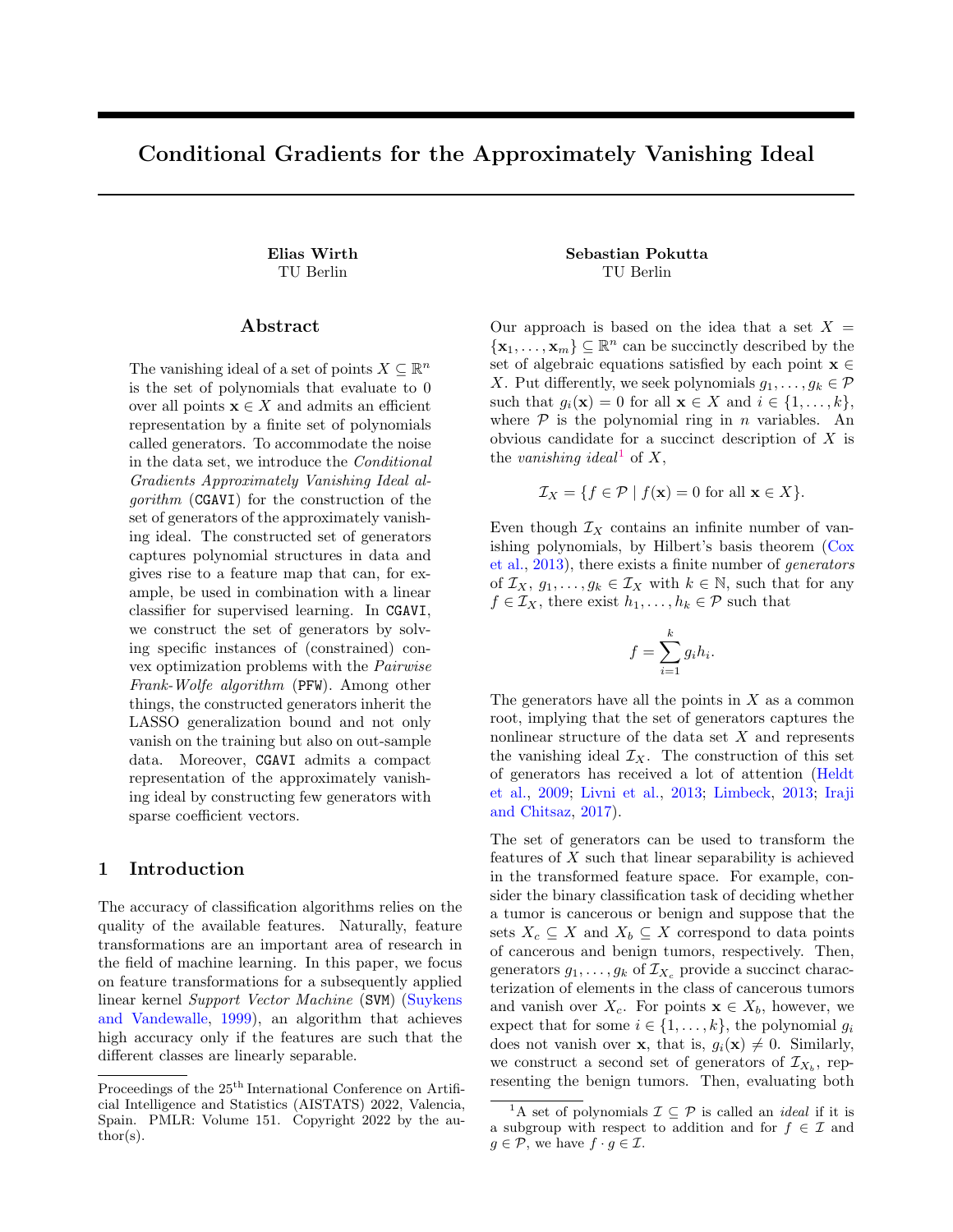sets of generators over the entire data set  $X = X_c \dot{\cup} X_b$ represents the data set  $X$  mapped into a new feature space in which the two classes are (hopefully) linearly separable. We further develop this idea in Section [7.](#page-6-0)

To accommodate the noise in the data set, we construct generators g of the approximately vanishing ideal instead of the vanishing ideal, where the approximately vanishing ideal contains polynomials that almost vanish over  $X$ , that is, polynomials  $g$  such that  $g(\mathbf{x}) \approx 0$  instead of  $g(\mathbf{x}) = 0$  for all  $\mathbf{x} \in X$ .

In this paper, we introduce the Conditional Gradients Approximately Vanishing Ideal algorithm (CGAVI), which takes as input a set of points  $X \subseteq \mathbb{R}^n$  and constructs a set of generators of the approximately vanishing ideal over  $X$ . The novelty of our approach is that CGAVI constructs the generators of the approximately vanishing ideal using an oracle (which solves a (constrained) convex optimization problem), in our case, via the Pairwise Frank-Wolfe algorithm (PFW) (Guélat and Marcotte, [1986;](#page-9-3) [Lacoste-Julien and Jaggi,](#page-10-3) [2015\)](#page-10-3), whereas related methods such as the Approxi-mate Vanishing Ideal algorithm (AVI) [\(Heldt et al.,](#page-9-1) [2009\)](#page-9-1) and Vanishing Component Analysis (VCA) [\(Livni](#page-10-1) [et al.,](#page-10-1) [2013\)](#page-10-1) rely on Singular Value Decompositions (SVD) to construct generators. Our approach admits the following properties:

- 1. Generalization bounds: To the best of our knowledge, CGAVI is the first algorithm that constructs generators that provably vanish approximately on out-sample data.
- 2. Compact transformation: CGAVI constructs a small number of generators with sparse coefficient vectors.
- 3. Blueprint: For the implementation of the oracle in CGAVI, PFW can be replaced by any other solver of (constrained) convex optimization problems. Thus, our paper gives rise to an entire family of procedures for the construction of generators of the approximately vanishing ideal.
- 4. Empirical results: For the combined approach of constructing generators to transform features for a linear kernel SVM, generators constructed with CGAVI lead to test set classification errors and evaluation times comparable to or better than with related methods such as AVI and VCA.

# 2 Related works

### 2.1 Approximately vanishing ideal

The first algorithm for constructing generators of the vanishing ideal was the *Buchberger-Möller algorithm*  (Möller and Buchberger,  $1982$ ). Its high susceptibility to noise was first addressed with the introduction of AVI in [Heldt et al.](#page-9-1) [\(2009\)](#page-9-1), see also [Fassino](#page-9-4) [\(2010\)](#page-9-4); [Limbeck](#page-10-2) [\(2013\)](#page-10-2). AVI is similar to CGAVI in that both require a term ordering and construct generators as linear combinations of monomials. The term ordering requirement is the reason why AVI and CGAVI can produce different outputs depending on the order of the features of the data set, an undesirable property in practice. The currently most prevalent, and contrary to AVI and CGAVI, polynomial-based approach for constructing generators of the approximately vanishing ideal is VCA, introduced by [Livni et al.](#page-10-1) [\(2013\)](#page-10-1) and improved by [Zhang](#page-11-0) [\(2018\)](#page-11-0). VCA constructs generators not as linear combinations of monomials but of polynomials, that is, VCA constructed generators are, in some sense, polynomials whose terms are other polynomials. Like most polynomial-based approaches, VCA does not require an ordering of terms and the algorithm has been exploited in hand posture recognition, principal variety analysis for nonlinear data modeling, solution selection using genetic programming, and independent signal estimation for blind source separation tasks [\(Zhao and Song,](#page-11-1) [2014;](#page-11-1) [Iraji and Chitsaz,](#page-9-2) [2017;](#page-9-2) [Kera and Iba,](#page-10-5) [2016;](#page-10-5) [Wang and Ohtsuki,](#page-10-6) [2018\)](#page-10-6). Variants of VCA have also been studied in connection with kernels (Király et al., [2014;](#page-10-7) [Hou et al.,](#page-9-5) [2016\)](#page-9-5). Despite VCA's prevalence, foregoing the term ordering of monomial-based approaches also gives rise to major disadvantages. VCA constructs more generators than AVI or CGAVI, VCA's generators are non-sparse in their polynomial representation, and VCA is highly susceptible to the spurious vanishing problem [\(Kera and Iba,](#page-10-5) [2016;](#page-10-5) [Kera and Hasegawa,](#page-10-8) [2019,](#page-10-8) [2020\)](#page-10-9): Polynomials with small coefficient vector entries that vanish over X still get added to the set of generators even though they do not hold any structurally useful information of the data, and, conversely, polynomials that describe the data well get rejected as non-vanishing due to the size of their (large) coefficient vector entries.

### 2.2 Conditional Gradients

The core difference between CGAVI, AVI, and VCA is the replacement of the SVD steps in the latter two methods with PFW calls to construct generators. PFW is a variant of the Frank-Wolfe [\(Frank and Wolfe,](#page-9-6) [1956\)](#page-9-6) or Conditional Gradients [\(Levitin and Polyak,](#page-10-10) [1966\)](#page-10-10) algorithm. Conditional Gradients methods are a family of algorithms which appear as building blocks in a variety of scenarios in machine learning, e.g., structured pre-diction (Jaggi and Sulovskỳ, [2010;](#page-10-11) [Giesen et al.,](#page-9-7) [2012;](#page-9-7) [Harchaoui et al.,](#page-9-8) [2012;](#page-9-8) [Freund et al.,](#page-9-9) [2017;](#page-9-9) [Garber](#page-9-10) [et al.,](#page-9-10) [2018\)](#page-9-10), optimal transport [\(Courty et al.,](#page-9-11) [2016;](#page-9-11) [Paty and Cuturi,](#page-10-12) [2019;](#page-10-12) [Luise et al.,](#page-10-13) [2019\)](#page-10-13), and video co-localization [\(Joulin et al.,](#page-10-14) [2014;](#page-10-14) [Bojanowski et al.,](#page-9-12)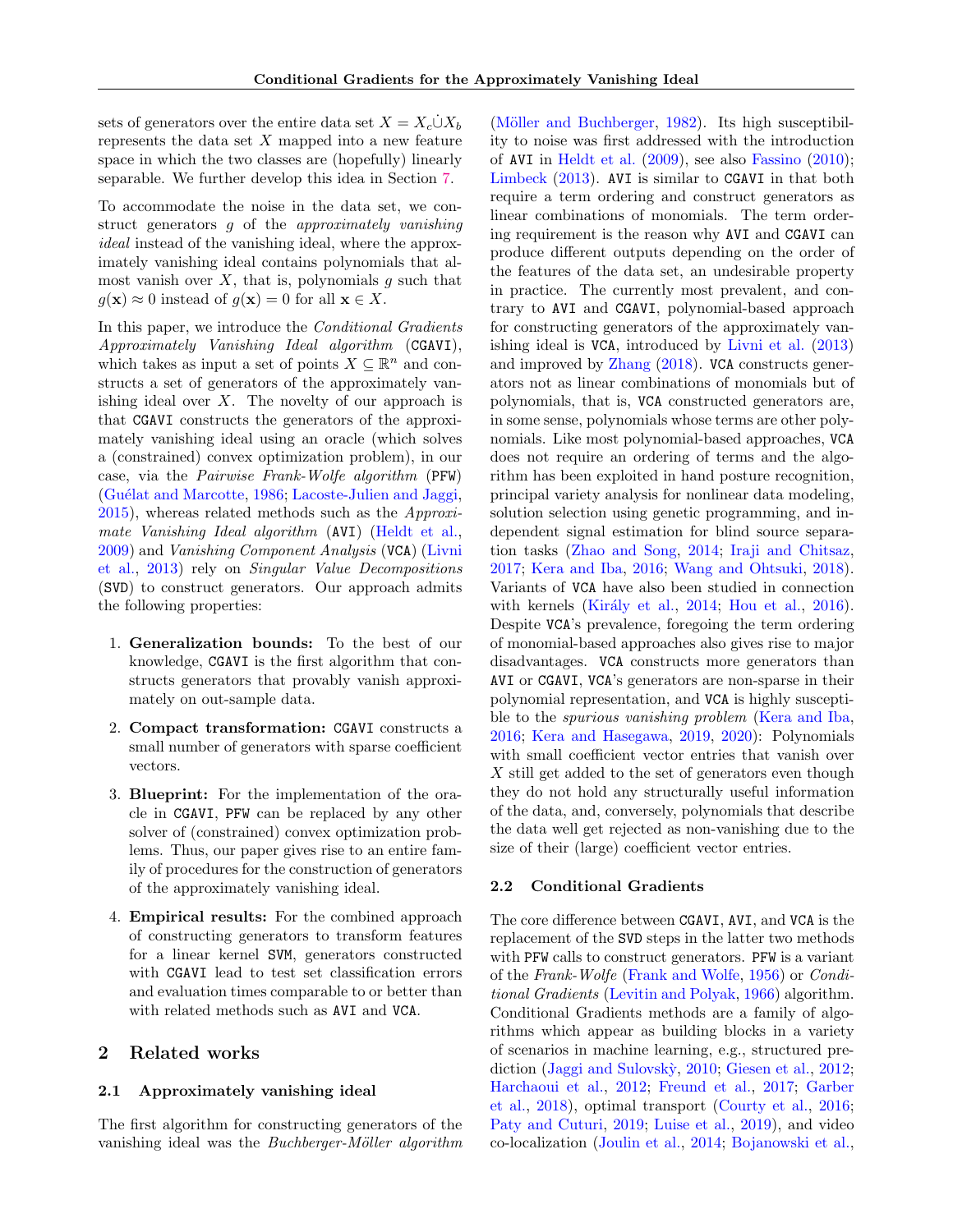[2015;](#page-9-12) [Peyre et al.,](#page-10-15) [2017;](#page-10-15) [Miech et al.,](#page-10-16) [2018\)](#page-10-16). They have also been extensively studied theoretically, with many algorithmic variations [\(Garber and Meshi,](#page-9-13) [2016;](#page-9-13) [Braun et al.,](#page-9-14) [2017;](#page-9-14) [Bashiri and Zhang,](#page-9-15) [2017;](#page-9-15) [Braun](#page-9-16) [et al.,](#page-9-16) [2019;](#page-9-16) [Combettes and Pokutta,](#page-9-17) [2020;](#page-9-17) [Carder](#page-9-18)[era and Pokutta,](#page-9-18) [2020\)](#page-9-18) and accelerated convergence regimes [\(Garber and Hazan,](#page-9-19) [2013;](#page-9-19) [Lacoste-Julien and](#page-10-17) [Jaggi,](#page-10-17) [2013;](#page-10-17) [Garber and Hazan,](#page-9-20) [2015;](#page-9-20) [Pena and Ro](#page-10-18)[driguez,](#page-10-18) [2018;](#page-10-18) [Gutman and Pena,](#page-9-21) [2018\)](#page-9-21). Furthermore, Frank-Wolfe algorithms enjoy many appealing properties [\(Jaggi,](#page-9-22) [2013\)](#page-9-22); they are easy to implement, projection-free, do not require affine pre-conditioners [\(Kerdreux et al.,](#page-10-19) [2021\)](#page-10-19), and variants, e.g., PFW, offer a simple trade-off between optimization accuracy and sparsity of iterates. All these properties make them appealing algorithmic procedures for practitioners that work at scale. Although Frank-Wolfe algorithms have been considered in polynomial regression, particle filtering, or as pruning methods of infinite RBMS [\(Blon](#page-9-23)[del et al.,](#page-9-23) [2017;](#page-9-23) [Bach et al.,](#page-9-24) [2012;](#page-9-24) [Ping et al.,](#page-10-20) [2016\)](#page-10-20), their favorable properties have not been exploited in the context of approximately vanishing ideals.

# 3 Preliminaries

Throughout, let  $k, m, n \in \mathbb{N}$ . For  $n \in \mathbb{N}$ , let  $[n] :=$  $\{1,\ldots,n\}$ . We denote vectors in bold and let  $\mathbf{0}, \mathbf{1} \in \mathbb{R}^n$ denote the 0- and 1-vector, respectively. Throughout, we use capital calligraphic letters to denote sets of polynomials and denote the sets of terms (or monomials) and polynomials in *n* variables by  $\mathcal T$  and  $\mathcal P$ , respectively. Given a polynomial  $f \in \mathcal{P}$ , let  $deg(f)$ denote its degree. We denote the set of polynomials in *n* variables of and up to degree d by  $\mathcal{P}_d$  and  $\mathcal{P}_{\leq d}$ , respectively. Given a set of polynomials  $\mathcal{G} \subseteq \mathcal{P}$ , let  $\mathcal{G}_d := \mathcal{G} \cap \mathcal{P}_d$  and  $\mathcal{G}_{\leq d} := \mathcal{G} \cap \mathcal{P}_{\leq d}$ . Given a set of polynomials  $\mathcal{G} = \{g_1, \ldots, g_k\} \subseteq \mathcal{P}$  and vector  $\mathbf{x} \in \mathbb{R}^n$ , define the *evaluation vector* of  $\mathcal G$  over  $\mathbf x$  as

$$
\mathcal{G}(\mathbf{x}) := (g_1(\mathbf{x}), \dots, g_k(\mathbf{x}))^{\mathsf{T}} \in \mathbb{R}^k.
$$

Throughout, let  $X = {\mathbf{x}_1, ..., \mathbf{x}_m} \subseteq \mathbb{R}^n$  be a data set consisting of  $m$  *n*-dimensional feature vectors. Given a polynomial  $f \in \mathcal{P}$  and a set of polynomials  $\mathcal{G} =$  ${g_1, \ldots, g_k} \subseteq \mathcal{P}$ , define the *evaluation vector* of f and the *evaluation matrix* of  $\mathcal G$  over  $X$  as

$$
f(X) := (f(\mathbf{x}_1), \dots, f(\mathbf{x}_m))^{\mathsf{T}} \in \mathbb{R}^m
$$

and

$$
\mathcal{G}(X) := (g_1(X), \ldots, g_k(X)) \in \mathbb{R}^{m,k},
$$

respectively. Further, define the mean squared error of  $f$  over  $X$  as

MSE
$$
(f, X) := \frac{1}{m} ||f(X)||_2^2
$$
.

Recall that we address noise in the data set by constructing approximately vanishing polynomials, which we define via the mean squared error.

<span id="page-2-1"></span>Definition 3.1 (Approximately vanishing polynomial). Let  $X = {\mathbf{x}_1, ..., \mathbf{x}_m} \subseteq \mathbb{R}^n$  and  $\psi \geq 0$ . A polynomial  $f \in \mathcal{P}$  is  $\psi$ -approximately vanishing (over X) if  $MSE(f, X) \leq \psi$ .

Recall the *spurious vanishing problem*. For  $X =$  $\{\mathbf x_1,\ldots,\mathbf x_m\} \subseteq \mathbb R^n$ , any polynomial f with  $MSE(f, X) > \psi$  can be re-scaled to become  $\psi$ approximately vanishing, regardless of its roots, by multiplying all coefficient vector entries of f with  $\sqrt{\frac{\psi}{\text{MSE}(f,X)}}$ . To address this issue, we require an ordering of terms, in our case, the *degree-lexicographical* ordering of terms (DegLex) [\(Cox et al.,](#page-9-0) [2013\)](#page-9-0), denoted by  $\langle \sigma \rangle$ . For example,  $x \langle \sigma \rangle y \langle \sigma \rangle x^2 \langle \sigma \rangle xy \langle \sigma \rangle y^2 \dots$ Throughout, for  $\mathcal{O} = \{t_1, \ldots, t_k\}_{\sigma} \subseteq \mathcal{T}$ , the subscript  $\sigma$  indicates that  $t_1 <_{\sigma} \ldots <_{\sigma} t_k$ . DegLex allows us to define the leading term (coefficient) of a polynomial.

**Definition 3.2** (Leading term (coefficient)). Let  $f =$  $\sum_{i=1}^{k} c_i t_i \subseteq \mathcal{P}$ . Define the leading term and leading term coefficient of f as  $LT(f) := \{t_i \mid t_i >_\sigma t_j \; \forall j \neq i\}$ and LTC(f) :=  $\{c_i \mid t_i >_\sigma t_j \; \forall j \neq i\}$ , respectively.

For  $X = {\mathbf{x}_1, ..., \mathbf{x}_m} \subseteq \mathbb{R}^n$ , a polynomial f with  $LTC(f) = 1$  that vanishes  $\psi$ -approximately over X is called  $(\psi, 1)$ -approximately vanishing (over X). Fixing the LTC of generators prevents rescaling, thus addressing the spurious vanishing problem. We now formally define the approximately vanishing ideal.

Definition 3.3 (Approximately vanishing ideal). Let  $X = {\mathbf{x}_1, ..., \mathbf{x}_m} \subseteq \mathbb{R}^n$  and  $\psi \geq 0$ . The  $\psi$ approximately vanishing ideal (over X),  $\mathcal{I}_X^{\psi}$ , is the ideal generated by all  $(\psi, 1)$ -approximately vanishing polynomials over X.

Note that the definition above subsumes the definition of the vanishing ideal, i.e., for  $\psi = 0$ ,  $\mathcal{I}_{X}^{0} = \mathcal{I}_{X}$  is the vanishing ideal. In that case, we write  $\mathcal{I}_X$  instead of  $\mathcal{I}_{X}^{0}$ , omitting the superscript. In this paper, we introduce an algorithm addressing the following problem.

<span id="page-2-0"></span>**Problem 3.4** (Setting). Let  $X = {\mathbf{x}_1, ..., \mathbf{x}_m} \subseteq \mathbb{R}^n$ and  $\psi \geq 0$ . Construct a set of generators of  $\mathcal{I}_{X}^{\psi}$ .

# 4 Convex optimization

To solve Problem [3.4,](#page-2-0) we first address the subproblem of certifying (non-)existence of and constructing generators of the  $\psi$ -approximately vanishing ideal,  $\mathcal{I}_X^{\psi}$ , under the restriction that terms of generators are contained in a specific set of terms. As we show in this section, this subtask can be reduced to solving a convex optimization problem.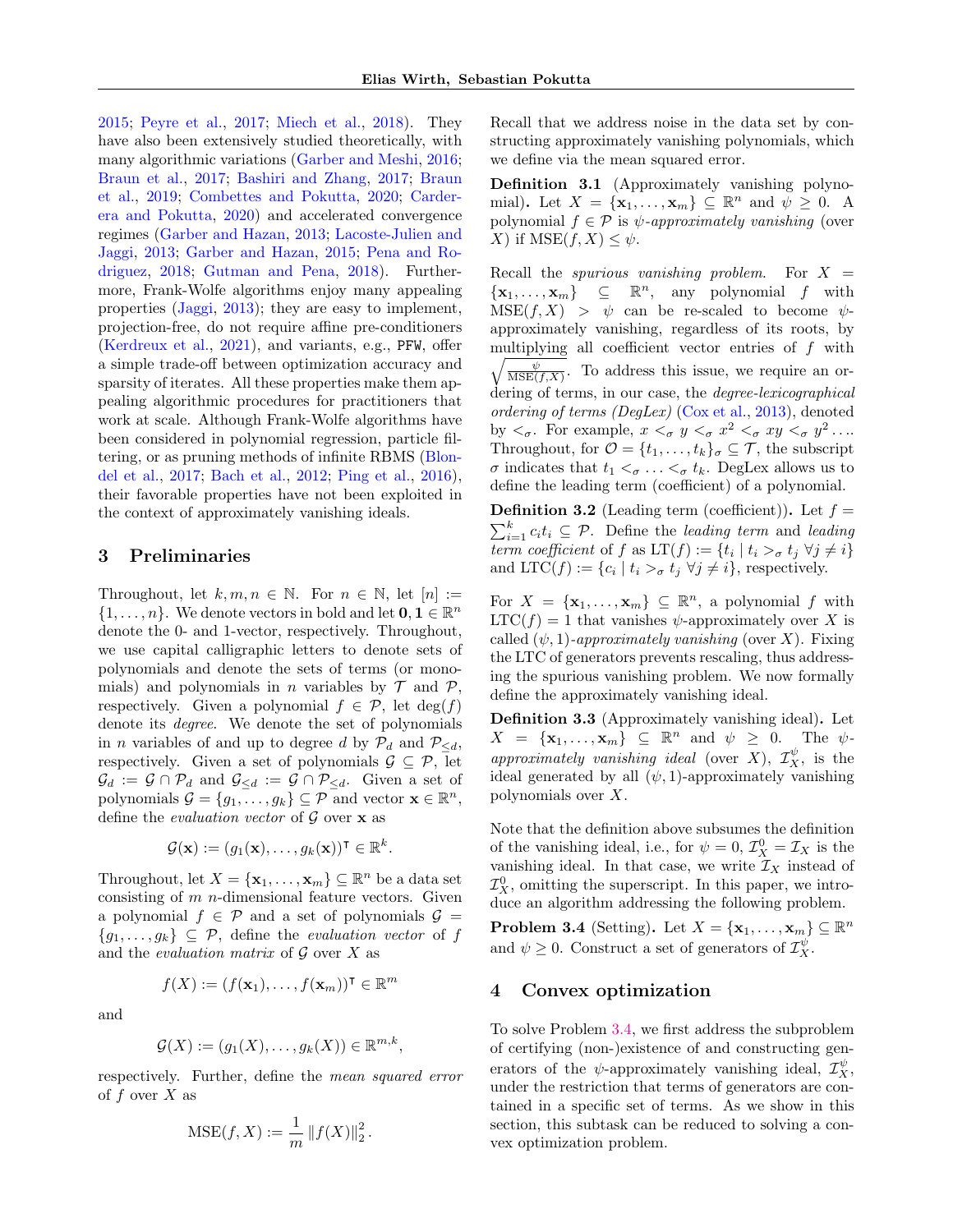<span id="page-3-3"></span>Algorithm 1 ORACLE

 $\text{Input:} \qquad X = \{ \mathbf{x}_1, \ldots, \mathbf{x}_m \} \subseteq \mathbb{R}^n, \ \ \mathcal{O} \ \ =$  $\{t_1,\ldots,t_k\}_{\sigma}\subseteq \mathcal{T},\ t\in \mathcal{T}$  with  $t >_{\sigma} t_i$  for all  $i \in [k],$ and  $\varepsilon > 0$ . **Output:** A polynomial  $g \in \mathcal{P}$  with  $LT(g) = t$ ,  $LTC(g) = 1$ , other terms only in  $\mathcal{O}$ , and  $MSE(g, X) \leq$  $\min_{\mathbf{v}\in\mathbb{R}^{|\mathcal{O}|}} \ell(\mathcal{O}(X), t(X))(\mathbf{v}) + \varepsilon.$ 

Let  $X = {\mathbf{x}_1, ..., \mathbf{x}_m} \subseteq \mathbb{R}^n$ ,  $\mathcal{O} = \{t_1, ..., t_k\}_{\sigma} \subseteq \mathcal{T}$ ,  $t \in \mathcal{T}$  such that  $t >_{\sigma} t_i$  for all  $i \in [k]$ , and  $\psi \geq 0$ . We present a method that constructs a polynomial g with leading term  $t$  and other terms only in  $\mathcal O$  such that there exist  $(\psi, 1)$ -approximately vanishing polynomials with leading term  $t$  and other terms only in  $\mathcal{O}$ , if and only if  $q$  is one of them.

Suppose there exists a  $(\psi, 1)$ -approximately vanishing polynomial  $f = \sum_{i=1}^{k} c_i t_i + t$  with  $LT(f) = t$  and other terms only in  $\mathcal{O}$ . Let  $\mathbf{c} = (c_1, \ldots, c_k)^\mathsf{T}$ . Then,

$$
\psi \ge \text{MSE}(f, X) = \ell(\mathcal{O}(X), t(X))(\mathbf{c})
$$
  
 
$$
\ge \min_{\mathbf{v} \in \mathbb{R}^k} \ell(\mathcal{O}(X), t(X))(\mathbf{v}), \quad (1)
$$

where for  $A \in \mathbb{R}^{m,n}$ ,  $\mathbf{y} \in \mathbb{R}^m$ , and  $\mathbf{x} \in \mathbb{R}^n$ ,

$$
\ell(A, \mathbf{y})(\mathbf{x}) := \frac{1}{m} \|A\mathbf{x} + \mathbf{y}\|_2^2
$$
 (SL)

is the squared loss. The right-hand side of [\(1\)](#page-3-0) is a convex optimization problem and in the argmin-version has the form

$$
\mathbf{d} \in \operatorname{argmin}_{\mathbf{v} \in \mathbb{R}^k} \ell(\mathcal{O}(X), t(X))(\mathbf{v}).
$$
 (COP)

With  $\mathbf{d}$ , we now construct the polynomial  $g =$  $\sum_{i=1}^{k} d_i t_i + t$ . Note that  $LT(g) = t$ ,  $LTC(g) = 1$ , and

$$
\min_{\mathbf{v} \in \mathbb{R}^k} \ell(\mathcal{O}(X), t(X))(\mathbf{v}) = \frac{1}{m} \|\mathcal{O}(X)\mathbf{d} + t(X)\|_2^2
$$

$$
= \text{MSE}(g, X).
$$

Thus, g also vanishes  $(\psi, 1)$ -approximately over X, its leading term is t, and all of its other terms are in  $\mathcal{O}$ , as required. We obtain the following result.

<span id="page-3-2"></span>**Theorem 4.1** (Certificate). Let  $X = {\mathbf{x}_1, \dots, \mathbf{x}_m} \subseteq$  $\mathbb{R}^n$ ,  $\psi \geq 0$ ,  $\mathcal{O} = \{t_1, \ldots t_k\}_{\sigma} \subseteq \mathcal{T}$ ,  $t \in \mathcal{T}$  such that  $t >_{\sigma} t_i$  for all  $i \in [k]$ , and **d** as in [\(COP\)](#page-3-1). There exists a  $(\psi, 1)$ -approximately vanishing polynomial f with  $LT(f) = t$  and other terms only in O, if and only if  $g = \sum_{i=1}^{k} d_i t_i + t$  vanishes  $(\psi, 1)$ -approximately.

The discussion above not only constitutes a proof of Theorem [4.1](#page-3-2) but also gives rise to an algorithmic blueprint, ORACLE, presented in Algorithm [1.](#page-3-3) We denote the output of running **ORACLE** with  $X, \mathcal{O}, t$ ,

<span id="page-3-5"></span>

| Algorithm 2 0AVI                                                                                             |
|--------------------------------------------------------------------------------------------------------------|
| <b>Input:</b> $X = {\mathbf{x}_1, , \mathbf{x}_m} \subseteq \mathbb{R}^n$ and $\psi \ge \varepsilon \ge 0$ . |
| <b>Output:</b> $\mathcal{G} \subset \mathcal{P}$ and $\mathcal{O} \subset \mathcal{T}$ .                     |
| 1: $d \leftarrow 1$                                                                                          |
| 2: $\mathcal{O} = \{t_1\}_{\sigma} \leftarrow \{1\}_{\sigma}$                                                |
| 3: $\mathcal{G} \leftarrow \emptyset$                                                                        |
| 4: while $\partial_d \mathcal{O} = \{u_1, \ldots, u_k\}_{\sigma} \neq \emptyset$ do                          |
| for $i = 1, \ldots, k$ do<br>5:                                                                              |
| $g \leftarrow \texttt{ORACLE}(X, \mathcal{O}, u_i, \varepsilon) \in \mathcal{P}$<br>6:                       |
| if $MSE(g, X) \leq \psi$ then<br>7:                                                                          |
| $\mathcal{G} \leftarrow \mathcal{G} \cup \{q\}$<br>8:                                                        |
| else<br>9:                                                                                                   |
| $\mathcal{O} \leftarrow (\mathcal{O} \cup \{u_i\})_\sigma$<br>10:                                            |
| end if<br>11:                                                                                                |
| end for<br>12:                                                                                               |
| $d \leftarrow d+1$<br>13:                                                                                    |
| 14: end while                                                                                                |

<span id="page-3-0"></span>and  $\varepsilon$  by  $g = \texttt{ORACLE}(X, \mathcal{O}, t, \varepsilon)$ . In practice, any  $\varepsilon$ accurate solver of [\(COP\)](#page-3-1), e.g., gradient descent, can be used to implement ORACLE in two steps: First, solve problem [\(COP\)](#page-3-1) to  $\varepsilon$ -accuracy with the solver yielding a vector  $\mathbf{d} \in \mathbb{R}^{|\mathcal{O}|}$ . Second, construct and return  $g = \sum_{i=1}^{\mathcal{O}} d_i t_i + t$ . We then say that the  $\varepsilon$ -accurate solver is used as ORACLE. If, for example, we implement ORACLE with gradient descent, we say that we use gradient descent as ORACLE.

<span id="page-3-6"></span><span id="page-3-1"></span>In case that ORACLE is implemented with an accurate solver of [\(COP\)](#page-3-1), that is,  $\varepsilon = 0$ , by Theorem [4.1,](#page-3-2) either  $MSE(g, X) > \psi$  and we have proof that no  $(\psi, 1)$ approximately vanishing polynomial with leading term t and other terms only in  $\mathcal O$  exists, or q vanishes  $(\psi, 1)$ approximately with leading term  $t$  and other terms only in  $\mathcal{O}.^2$  $\mathcal{O}.^2$ 

### <span id="page-3-7"></span>5 The OAVI algorithm

In this section, we give a detailed description of the Oracle Approximately Vanishing Ideal algorithm (OAVI), which we refer to as CGAVI when the ORACLE used is a Conditional Gradients algorithm. OAVI is presented in Algorithm [2](#page-3-5) and we analyze its properties in Section [6.](#page-4-0)

Input: Recall Problem [3.4.](#page-2-0) Our goal is to construct generators of the  $\psi$ -approximately vanishing ideal,  $\mathcal{I}_{X}^{\psi}$ , where  $\psi$  is a tolerance introduced to control how strongly polynomials vanish over the data  $X = {\mathbf{x}_1, ..., \mathbf{x}_m} \subseteq \mathbb{R}^n$ . During its execution, **OAVI** makes calls to ORACLE, the accuracy of which is controlled by the tolerance  $\varepsilon$ .

To avoid cumbersome notation, we motivate OAVI for

<span id="page-3-4"></span><sup>&</sup>lt;sup>2</sup>Here, we focus on  $\varepsilon = 0$  for ease of exposition. We discuss the case when  $\varepsilon > 0$  in Theorem [6.2.](#page-4-1)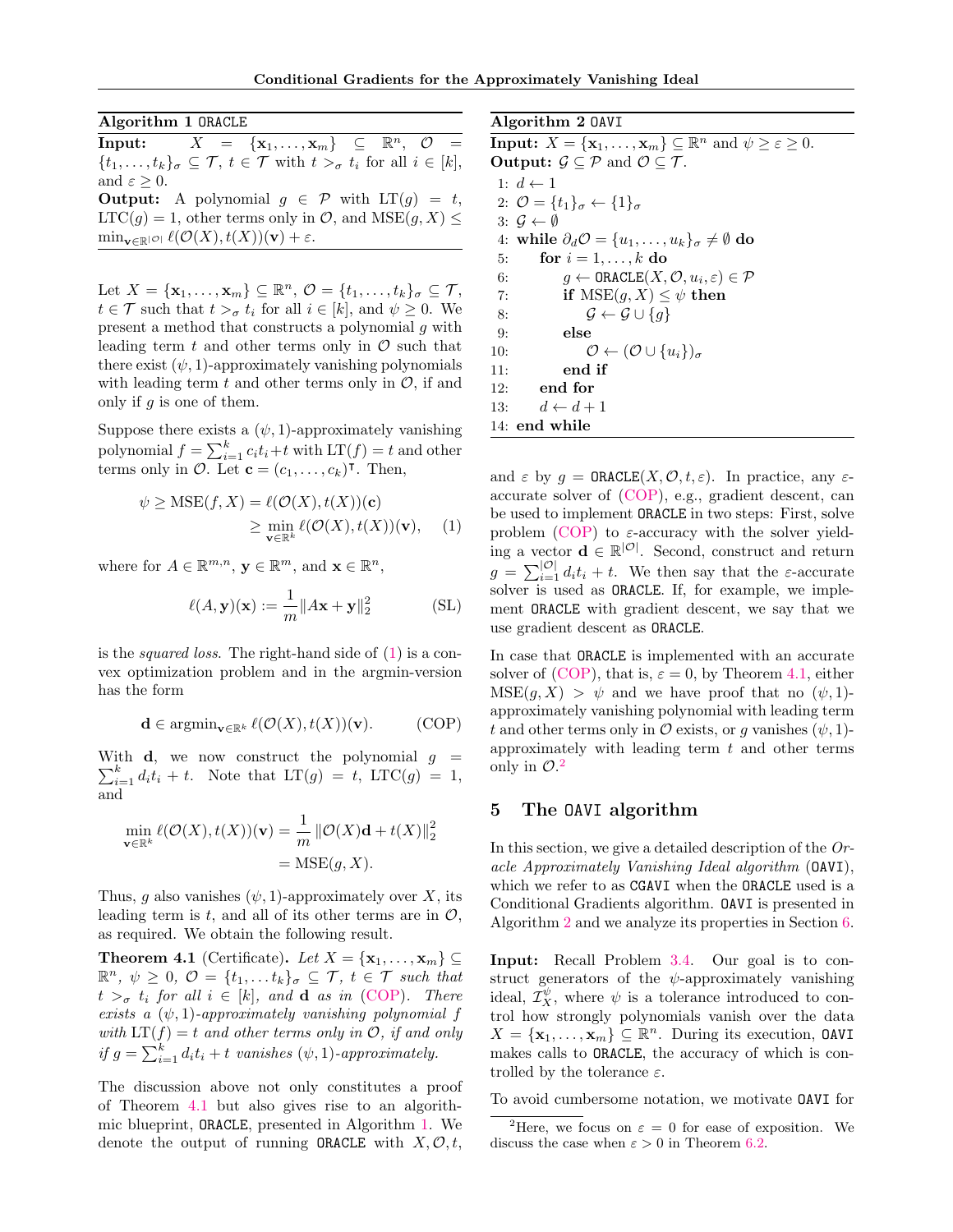$\psi = \varepsilon = 0$ , that is, we focus on the construction of generators of the vanishing ideal  $\mathcal{I}_X$  assuming access to an accurate solver of [\(COP\)](#page-3-1).

**Initialization:** We keep track of two sets:  $\mathcal{O} \subseteq \mathcal{T}$ for the set of terms such that no generator exists with terms only in  $\mathcal{O}$  and  $\mathcal{G} \subseteq \mathcal{P}$  the set of generators. Since the constant 1 polynomial does not vanish, we initialize  $\mathcal{O} = \{t_1\}_{\sigma} \leftarrow \{1\}_{\sigma}$  and  $\mathcal{G} \leftarrow \emptyset$ .

**Line [4:](#page-3-5)** After constructing degree  $d-1$  generators, in a next step, given  $\mathcal{O}_{\leq d-1}$  and  $\mathcal{G}_{\leq d-1}$ , **OAVI** constructs all vanishing polynomials of degree d. Checking for all  $\binom{n}{d}$  monomials of degree  $d$  whether one of them is the leading term of a generator is impractical. Instead, note that there exists a set of generators  $\mathcal G$  of  $\mathcal I_X$  such that none of the terms of generators in  $\mathcal G$  are divisible<sup>[3](#page-4-2)</sup> by the leading terms of other generators in  $\mathcal{G}$ .

<span id="page-4-6"></span>**Lemma 5.1.** Let  $X = {\mathbf{x}_1, ..., \mathbf{x}_m} \subseteq \mathbb{R}^n$ . There exists a set of generators  $\mathcal{G} \subseteq \mathcal{P}$  of  $\mathcal{I}_X$  such that for  $g, h \in \mathcal{G}, g \neq h, h = \sum_{i=1}^{k} c_i \overline{t_i} \in \mathcal{G}, \, LT(g) \nmid t_i \text{ for any }$  $i \in [k]$ .

To construct degree d generators, we thus only consider terms  $t \in \mathcal{T}_d$  such that for all  $g \in \mathcal{G}_{\leq d-1}$ ,  $LT(g) \nmid t$ . This is equivalent to requiring that all divisors of degree  $\leq d-1$  of t are in  $\mathcal{O}_{\leq d-1}$ .

<span id="page-4-5"></span>**Definition 5.2** (Border). Let  $\mathcal{O} \subseteq \mathcal{T}_{d-1}$ . The *(degree*) d) border of  $O$  is defined as  $\partial_d O := \{u \in \mathcal{T}_d : t \in$  $\mathcal{O}_{\leq d-1}$  for all  $t \in \mathcal{T}_{\leq d-1}$  such that  $t \mid u$ .

In other words, we only consider degree d terms that are contained in the border, drastically reducing the number of redundant generators constructed.

While loop: Suppose that  $\partial_d \mathcal{O} \neq \emptyset$ , else OAVI terminates. For each term  $u \in \partial_d \mathcal{O}$ , starting with the smallest with respect to  $\lt_{\sigma}$ , we construct a polynomial g via a call to ORACLE. By Theorem [4.1,](#page-3-2) there exists a vanishing polynomial f with  $LTC(f) = 1$ ,  $LT(f) = u$ , and other terms only in  $\mathcal{O}$ , if and only if q is a vanishing polynomial. If g vanishes, we append g to  $G$ . If g does not vanish, we append  $LT(g) = u$  to  $\mathcal{O}$ .

**Termination:** For bounded data  $X \subseteq [-1, 1]^{n4}$  $X \subseteq [-1, 1]^{n4}$  $X \subseteq [-1, 1]^{n4}$ , the border is guaranteed to become empty and the algorithm terminates, see Theorem [6.1.](#page-4-4)

Output: Throughout, we denote the output of OAVI by G and O, that is,  $(\mathcal{G}, \mathcal{O}) = \text{OAVI}(X, \psi, \varepsilon)$ .

<span id="page-4-7"></span>Remark 5.3 (AVI and VCA). We use the notation from this paper to refer to the sets corresponding to  $\mathcal{O}, \mathcal{G},$ and  $\partial_d \mathcal{O}$  in AVI and VCA even though notation in [Heldt](#page-9-1) [et al.](#page-9-1) [\(2009\)](#page-9-1) and [Livni et al.](#page-10-1) [\(2013\)](#page-10-1), respectively, may differ. For AVI,  $\mathcal{O}, \mathcal{G}$ , and  $\partial_d \mathcal{O}$  are identical to the sets used in OAVI. AVI does, however, employ an SVD step to determine all generators with leading terms in the border at once. VCA employs a similar SVD step as AVI for generator construction. The main difference between OAVI, AVI, and VCA is that the latter is polynomialbased. Indeed, the set  $\mathcal O$  in VCA does not contain monomials but polynomials that provably do not vanish approximately over the data. Thus, VCA does not require a term ordering. The disadvantage of avoiding the term ordering is that the border in VCA cannot be defined as in Definition [5.2](#page-4-5) but is instead defined as  $\partial_d \mathcal{O} := \{u \in \mathcal{T}_d \mid u = s \cdot t \text{ for } s \in \mathcal{O}_1 \text{ and } t \in \mathcal{O}_{d-1}, \},\$ which can lead to the construction of unnecessary generators. For example, suppose that  $\mathcal{O}_1 = \{t_1, \ldots, t_n\}$ and  $\mathcal{O}_2 = \{t_1^2\}$ . By construction,  $t_1 t_j$  and  $t_i t_j$  are leading terms of approximately vanishing polynomials for all  $i, j \in \{2, \ldots, n\}$  and, by Lemma [5.1,](#page-4-6) there is no need to consider generators with leading terms  $t_1^2 t_2, \ldots t_1^2 t_n$ . This is exploited in the border of **OAVI** and AVI, for which  $\partial_3 \mathcal{O} = \{t_1^3\}$ , but the border for VCA is  $\partial_3 \mathcal{O} = \{t_1^3, t_1^2 t_2 \dots, t_1^2 t_n\}$ , which can lead to the construction of  $n - 1$  unnecessary generators.

# <span id="page-4-0"></span>6 Analysis

We begin the analysis of OAVI by proving that the algorithm terminates.

<span id="page-4-4"></span>**Theorem 6.1** (Termination). Let  $X =$  $\{x_1, \ldots, x_m\} \subseteq [-1,1]^n, \psi \geq \varepsilon \geq 0, \text{ and}$  $(\mathcal{G}, \mathcal{O}) = \text{OAVI}(X, \psi, \varepsilon)$ . Then, CAVI terminates.

Thus, for  $\varepsilon = 0$ , DAVI constructs a set of generators of the  $\psi$ -approximately vanishing ideal in finite time. Since, in practice, we employ solvers that are ε-accurate only for ε > 0, in the theorem below, we prove that when  $\varepsilon > 0$ , **OAVI** addresses Problem [3.4](#page-2-0) up to tolerance  $\varepsilon$ .

<span id="page-4-1"></span>**Theorem 6.2** (Maximality). Let  $X =$  $\{x_1, \ldots, x_m\} \subseteq [-1, 1]^n, \psi \geq \varepsilon \geq 0, \text{ and}$  $(\mathcal{G}, \mathcal{O}) = \texttt{OAVI}(X, \psi, \varepsilon).$  Then, all  $g \in \mathcal{G} \neq \emptyset$ are  $(\psi, 1)$ -approximately vanishing polynomials and there does not exist a  $(\psi - \varepsilon, 1)$ -approximately vanishing polynomial with terms only in O.

Thus, OAVI is guaranteed to construct all  $(\psi - \varepsilon, 1)$ approximately vanishing polynomials but generators that vanish  $(\lambda, 1)$ -approximately, where  $\lambda \in ]\psi - \varepsilon, \psi],$ may not be detected by OAVI.

<span id="page-4-2"></span><sup>&</sup>lt;sup>3</sup>Recall that for  $t, u \in \mathcal{T}$ , t divides (or is a divisor of) u, denoted t | u, if there exists  $s \in \mathcal{T}$  such that  $t \cdot s = u$ . If t does not divide u, we write  $t \nmid u$ .

<span id="page-4-3"></span><sup>4</sup>Bounded data can, for example, be obtained via minmax feature scaling.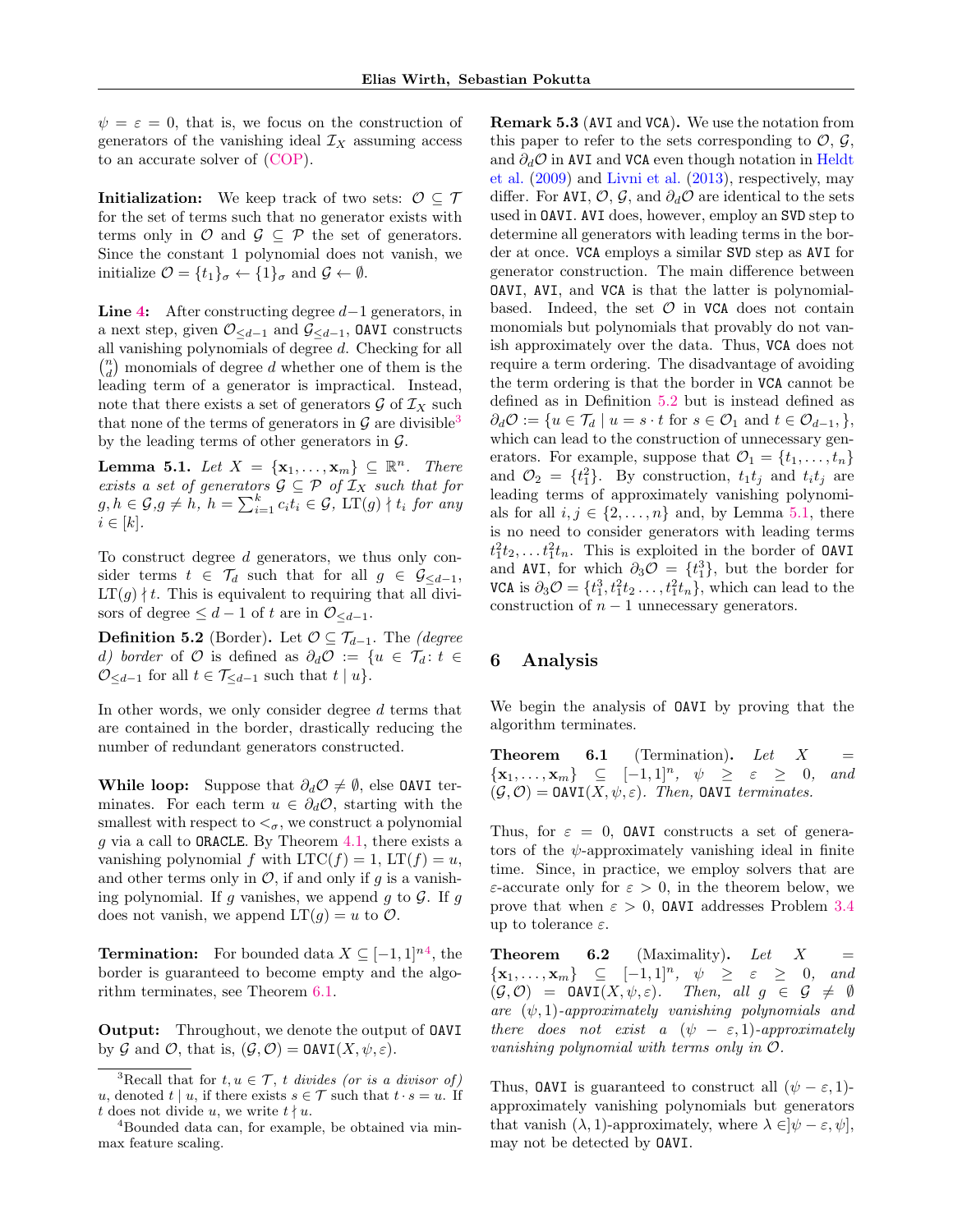#### 6.1 Computational complexity

For bounded data  $X \subseteq [-1,1]^n$ , **OAVI** returns bounded  $|\mathcal{G}|$  and  $|\mathcal{O}|$ , a useful property for discussing time and space complexity.

<span id="page-5-0"></span>**Proposition 6.3.** Let  $X = \{x_1, ..., x_m\}$  ⊆ [−1, 1]<sup>n</sup>,  $\psi \geq \varepsilon \geq 0$ , and  $(\mathcal{G}, \mathcal{O}) = \text{OAVI}(X, \psi, \varepsilon)$ . Then,  $|\mathcal{O}| \leq$ m and  $|\mathcal{G}| \leq |\mathcal{O}|n \leq mn$ .

Proposition [6.3](#page-5-0) is an essential tool for the analysis of the computational complexity of OAVI.

<span id="page-5-3"></span>**Theorem 6.4** (Computational Complexity). Let  $X =$  $\{x_1, \ldots, x_m\} \subseteq [-1,1]^n, \ \psi \geq \varepsilon \geq 0, \ and \ (\mathcal{G}, \mathcal{O}) =$  $\text{OAVI}(X, \psi, \varepsilon)$ . In the real number model, the time and space complexities of OAVI are  $O(m^2n^2 + mnT_{\texttt{ORACLE}})$ and  $O(m^2n + S_{\text{ORACLE}})$ , where  $T_{\text{ORACLE}}$  and  $S_{\text{ORACLE}}$  are the time and space complexities of ORACLE, respectively.

As we prove in the adaptation of Theorem 5.1 in [Livni](#page-10-1) [et al.](#page-10-1) [\(2013\)](#page-10-1) to OAVI below, the evaluation complexity of OAVI's output is identical to that of related methods such as AVI and VCA.

<span id="page-5-4"></span>**Theorem 6.5** (Evaluation Complexity). Let  $X =$  $\{\mathbf x_1,\ldots,\mathbf x_m\}\subseteq[-1,1]^n, \ \psi\geq\varepsilon\geq 0, \ and \ (\mathcal G,\mathcal O)=$  $\text{OAVI}(X, \psi, \varepsilon)$ . In the real number model, we can compute the evaluation vectors of all monomials in O and polynomials in G over a set  $Z = {\mathbf{z}_1, \ldots, \mathbf{z}_q} \subset$  $[-1, 1]^n$  in time  $O(|\mathcal{O}|q)$  and  $O(|\mathcal{G}||\mathcal{O}|q)$ , respectively.

To reduce the time required to evaluate the feature transformation on new data Z, one can reduce the number of terms in  $\mathcal{O}$ , construct fewer polynomials in  $\mathcal{G}$ , increase the sparsity of polynomials in  $\mathcal{G}$ , or reduce the number of samples in the set Z.

### 6.2 Generalization bounds

So far, the construction of generators for OAVI with ORACLE involves solving an unconstrained convex optimization problem. In this section, we replace [\(COP\)](#page-3-1) with a constrained convex optimization problem and show that this replacement allows OAVI to create generators that approximately vanish not only over insample but also over out-sample data.

For  $\tau \geq 2$ , a polynomial  $f = \sum_{i=1}^{k} c_i t_i \in \mathcal{P}$  with  $\mathbf{c} = (c_1, \ldots, c_k)^\intercal$  is said to be  $\tau$ -bounded in norm  $\|\cdot\|$ if the norm of its coefficient vector is bounded by  $\tau$ , that is, if  $||f|| := ||c|| \leq \tau$ . Replacing [\(COP\)](#page-3-1) by

$$
\mathbf{d} \in \operatorname{argmin}_{\mathbf{v} \in \mathbb{R}^k, \|\mathbf{v}\| \le \tau - 1} \ell(\mathcal{O}(X), t(X))(\mathbf{v}) \quad \text{(CCOP)}
$$

allows **OAVI** to create  $\tau$ -bounded generators in  $\|\cdot\|$ . When  $\|\cdot\| = \|\cdot\|_1$ , [\(CCOP\)](#page-5-1) is the bounded LASSO, for which generalization bounds are available, see, e.g., [Mohri et al.](#page-10-21)  $(2018)$ . Thus,  $\tau$ -bounded generators constructed by OAVI also vanish on out-sample data.

<span id="page-5-2"></span>**Theorem 6.6** (Vanishing property). Let  $\mathcal{X} \subset$  $[-1, 1]^n$ ,  $\mathcal{Y} \subseteq [-1, 1]$ ,  $\mathcal{D}$  be a distribution over  $\mathcal{X} \times \mathcal{Y}$ ,  $S = \{(\mathbf{x}_1, y_1), \dots, (\mathbf{x}_m, y_m)\} \in (\mathcal{X} \times \mathcal{Y})^m$  sampled according to D, and  $X = {\mathbf{x}_1, \dots, \mathbf{x}_m}$ . Let  $\psi \ge \varepsilon \ge 0$ ,  $\tau \geq 2$ , and  $(\mathcal{G}, \mathcal{O}) = \text{OAVI}(X, \psi, \varepsilon)$ . Suppose that for all  $g \in \mathcal{G}$ , we have  $||g||_1 \leq \tau$ . Then, for any  $g \in \mathcal{G}$  and  $\delta > 0$ , with probability at least  $1 - \delta$ , we have

$$
\mathbb{E}_{(\mathbf{x},y)\sim\mathcal{D}}\left[\text{MSE}(g,\{\mathbf{x}\})\right] \leq \text{MSE}(g,X) + 2\tau^2 \sqrt{\frac{2\log(2m)}{m}} + \tau^2 \sqrt{\frac{\log(\delta^{-1})}{2m}}.
$$

Generators created by AVI and VCA are not guaranteed to be  $\tau$ -bounded and, thus, in general, do not satisfy Theorem [6.6.](#page-5-2) On the other hand, generators constructed by OAVI with an ORACLE solving [\(CCOP\)](#page-5-1) instead of  $(COP)$  are guaranteed to be  $\tau$ -bounded in  $\|\cdot\|_1$  due to the equivalence of norms in finite dimensions and, thus, vanish also on out-sample data.

We extend our analysis of generalization bounds in Appendix [B.](#page-14-0) Specifically, in Theorem [B.3,](#page-15-0) we present sufficient conditions under which feature transformation algorithms in combination with a linear kernel SVM inherit the margin bound of the SVM.

### 6.3 On approximately vanishing

In Definition [3.1,](#page-2-1) the mean squared error is used to define approximately vanishing polynomials but other options are possible. In AVI, for example, a polynomial  $f \in \mathcal{P}$  vanishes  $\psi$ -approximately over  $X \subseteq [-1,1]^n$ if  $||f(X)||_2 \leq \psi$ . However, definitions of vanishing approximately that are less similar to ours are imaginable. We could, for example, define vanishing  $\psi$ approximately via the maximum loss instead, that is, f would be defined as vanishing  $\psi$ -approximately over X if  $|f(\mathbf{x})| \leq \psi$  for all  $\mathbf{x} \in X$ . Minimizing the maximum loss instead of the squared loss in [\(COP\)](#page-3-1) results in a convex-concave optimization problem that has to be addressed with specific solvers, for example via the method described in [Shalev-Shwartz and](#page-10-22) [Wexler](#page-10-22) [\(2016\)](#page-10-22).

In this paper, we limit ourselves to adding an  $\ell_2$ regularization term  $\frac{\lambda}{2} ||\mathbf{x}||_2^2$  to [\(SL\)](#page-3-6). Then, a polynomial  $f = \sum_{i=1}^{k} c_i t_i + t \in \mathcal{P}$  with  $LT(f) = t$  vanishes  $(\psi, 1)$ -approximately over X if

$$
\text{MSE}(f, X) + \frac{\lambda}{2} || (c_1, \dots, c_k)^\intercal ||_2^2 \le \psi.
$$

<span id="page-5-1"></span>Setting  $\lambda > 0$  can prolong the running time of **OAVI** or make termination impossible altogether. Furthermore,  $|\mathcal{G}|$  and  $|\mathcal{O}|$  are no longer guaranteed to be bounded. In our practical experiments, however, these negative properties do not seem to be present, see Section [9.](#page-6-1)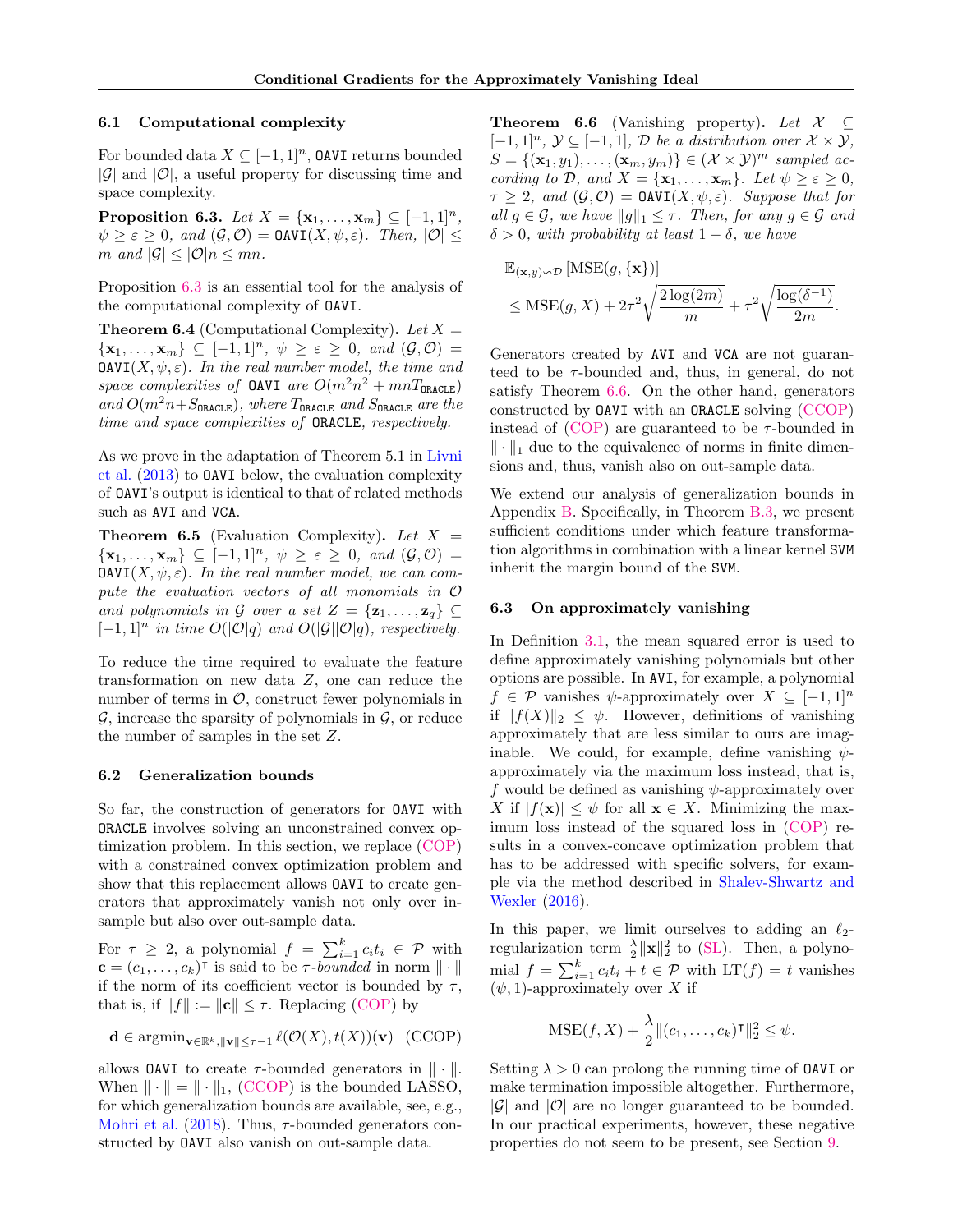# <span id="page-6-0"></span>7 Pipeline

Following the notation of [Mohri et al.](#page-10-21) [\(2018\)](#page-10-21), we present a detailed overview of the machine learning pipeline for classification problems using generators of the vanishing ideal to transform features for a linear kernel SVM.

Consider an input space  $\mathcal{X} \subseteq [-1,1]^n$  and an output or target space  $\mathcal{Y} = [k]$ . We receive a training sample  $S = \{(\mathbf{x}_1, y_1), \ldots, (\mathbf{x}_m, y_m)\}\in (\mathcal{X} \times \mathcal{Y})^m$  drawn *i.i.d.* from some unknown distribution  $\mathcal{D}$ . The problem is to determine a *hypothesis*  $h: \mathcal{X} \rightarrow \mathcal{Y}$  with small generalization error

$$
\mathbb{P}_{(\mathbf{x},y)\sim\mathcal{D}}[h(\mathbf{x})\neq y].
$$

Let  $X = {\mathbf{x}_1, \dots, \mathbf{x}_m}$ . For each class  $i \in [k]$ , let  $X^i \subseteq$  $X$  denote the set of feature vectors corresponding to class *i* and construct a set of generators  $\mathcal{G}^i = \{g_j^{(i)}\}_{j=1}^{|\mathcal{G}^i|}$ class *i* and construct a set of generators  $\mathbf{y} = \{y_j : j_{j=1} \}$  for the vanishing ideal  $\mathcal{I}_{X^i}$ . As proposed in [Livni et al.](#page-10-1) [\(2013\)](#page-10-1), we can then transform samples  $\mathbf{x} \in X$  via the feature transformation

$$
\mathbf{x} \mapsto \tilde{\mathbf{x}} = \left(\ldots, |g_1^{(i)}(\mathbf{x})|, \ldots, |g_{|\mathcal{G}^i|}^{(i)}(\mathbf{x})|, \ldots\right)^\mathsf{T}, \quad \text{(FT)}
$$

where  $g_j^{(i)}$  is the j-th vanishing polynomial corresponding to class *i*. In other words,  $g_j^{(i)}$  vanishes over all  $\mathbf{x} \in$  $X<sup>i</sup>$  and (hopefully) attains non-zero values over points  $\mathbf{x} \in X \setminus X^i$ . We then train a linear kernel SVM on the feature transformed data  $\tilde{S} = \{(\tilde{\mathbf{x}}_1, y_1), \dots, (\tilde{\mathbf{x}}_m, y_m)\}\$ with  $\ell_1$ -regularization to keep the number of used features as small as possible. As shown in [Livni et al.](#page-10-1)  $(2013)$ , if the underlying classes of S belong to disjoint algebraic sets<sup>[5](#page-6-2)</sup>, they become linearly separable in the feature space corresponding to transformation [\(FT\)](#page-6-3). If we restrict the number and norm of the coefficient vectors of generators used to transform the features, e.g., by bounding the maximum degree of generators and, in the case of OAVI, replacing [\(COP\)](#page-3-1) by [\(CCOP\)](#page-5-1), this combination of feature transformation and SVM satisfies Theorem [B.3,](#page-15-0) guaranteeing that test set accuracy improves as the number of training samples increases.

# <span id="page-6-5"></span>8 Putting the CG in CGAVI

Any algorithm guaranteeing an  $\varepsilon$ -accurate solution to [\(COP\)](#page-3-1) or [\(CCOP\)](#page-5-1) can be used to construct the polynomial g returned by ORACLE, allowing the practitioner to choose a solver with specific properties for any given task. Our goal is to construct a set of generators  $\mathcal G$ consisting of few and sparse polynomials to obtain a compact representation of the approximately vanishing ideal. The former property is already achieved by restricting leading terms of generators to be in the border, see Section [5.](#page-3-7) The latter property, we address with our choice of solver for  $(COP)$  or  $(CCOP)$ .

To do so, we formalize the notion of sparsity. Consider the execution of OAVI (or AVI) and suppose that, currently,  $\mathcal{O} = \{t_1, \ldots, t_k\}$  and  $g = \sum_{i=1}^k c_i t_i + t$  with  $LT(g) = t \notin \mathcal{O}$  gets appended to  $\mathcal{G}$ . Let the number of entries, the number of zero entries, and the number of non-zero entries in the coefficient vector of g be denoted by  $g_e := k, g_z := |\{c_i = 0 \mid i \in [k]\}|$ , and  $g_n := g_e - g_z$ , respectively.<sup>[6](#page-6-4)</sup> We then define the sparsity of g as  $SPAR(g) := g_z/g_e \in [0, 1]$ . Larger  $SPAR(g)$ indicates a more thinly populated coefficient vector of g. Recall that for classification as in Section [7](#page-6-0) we construct sets of vanishing polynomials  $\mathcal{G}^i$  corresponding to classes  $i$  and then transform the samples via  $(FT)$ using all polynomials in  $\mathcal{G} := \bigcup_i \mathcal{G}^i$ . To measure sparsity of the feature transformation, define the sparsity of  $\mathcal G$  as

<span id="page-6-6"></span>
$$
SPAR(\mathcal{G}) := \frac{\sum_{g \in \mathcal{G}} g_z}{\sum_{g \in \mathcal{G}} g_e} \in [0, 1],
$$
 (SPAR)

<span id="page-6-3"></span>which is the weighted average of the sparsity of all polynomials in  $\mathcal G$  with respect to  $g_e$ .

In this paper, we focus on the implementation of ORACLE with the Pairwise Frank-Wolfe algorithm (PFW), presented in Algorithm [3](#page-16-0) in Appendix [C.](#page-15-1) The algorithm converges linearly when optimizing the squared loss over the  $\ell_1$ -ball using line search for its step-size rule and the iterate returned by PFW tends to be sparse [\(Lacoste-Julien and Jaggi,](#page-10-3) [2015\)](#page-10-3). Furthermore, when optimizing over a bounded region, the returned iterate is bounded and the corresponding generator constructed in ORACLE is bounded, which is necessary for the generalization bounds presented in this paper, Theorems [6.6](#page-5-2) and [B.3,](#page-15-0) to hold.

# <span id="page-6-1"></span>9 Numerical experiments

We use different algorithms that construct generators of the approximately vanishing ideal to transform features for a linear kernel SVM and compare them to each other and a polynomial kernel SVM.

Set-up. We apply different feature transformation algorithms for a linear kernel SVM using the set-up from Section [7](#page-6-0) and a polynomial kernel SVM to classification problems. Let  $\mathcal{G} := \bigcup_i \mathcal{G}^i$ , where  $\mathcal{G}^i$  is the set of generators constructed for class  $i$  as in Section [8.](#page-6-5) We compare the number of generators constructed,  $\sum_i |\mathcal{G}^i|$ ,

<span id="page-6-2"></span><sup>&</sup>lt;sup>5</sup>Recall that a set  $U \in \mathbb{R}^n$  is *algebraic* if there exists a finite set of polynomials  $\mathcal{U} = \{u_1, \ldots, u_k\} \subseteq \mathcal{P}$ , such that U is the set of the common roots of  $U$ .

<span id="page-6-4"></span><sup>&</sup>lt;sup>6</sup>For VCA, define  $g_e, g_z$ , and  $g_n$  with respect to the representation of g as a linear combination of polynomials.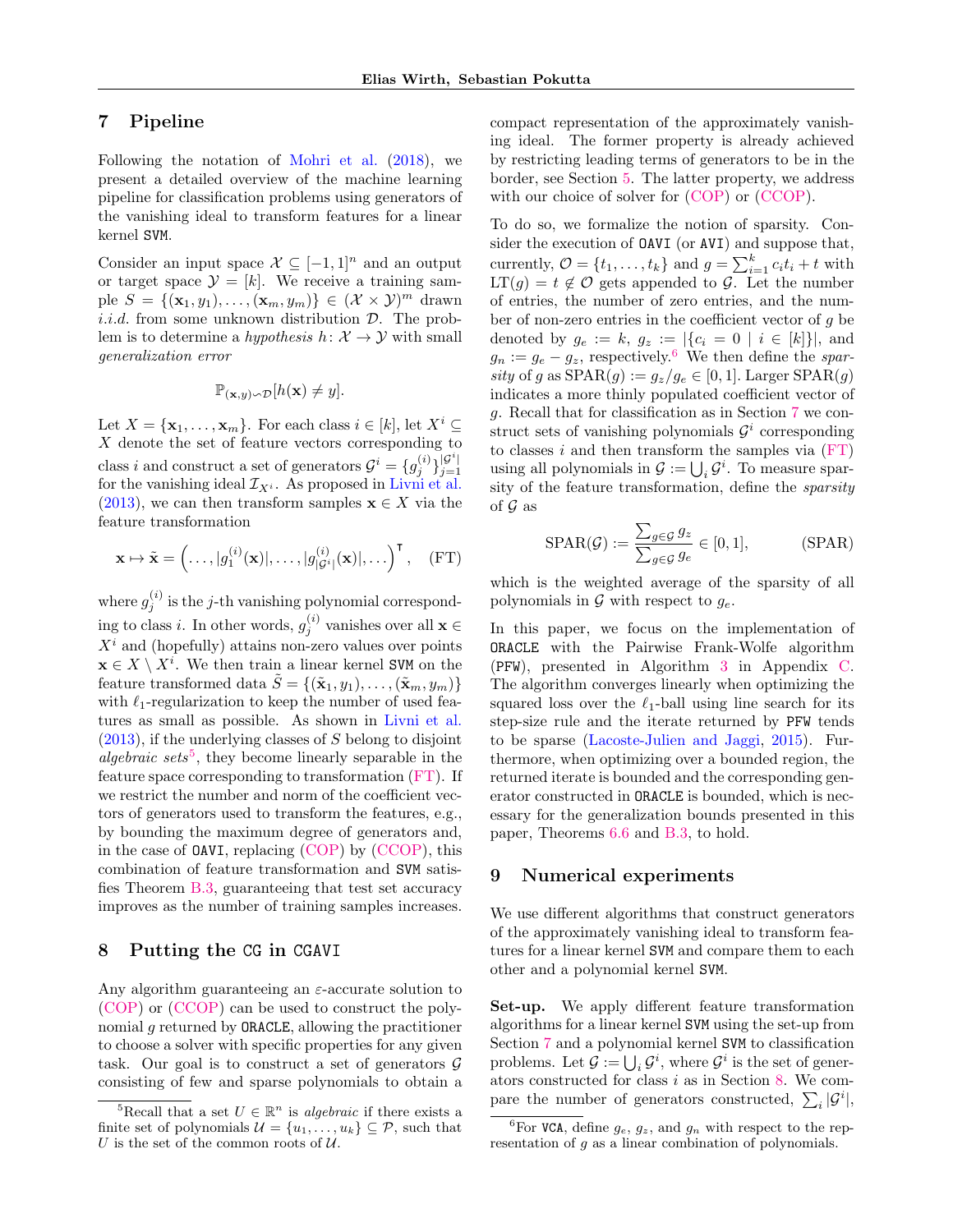<span id="page-7-1"></span>

| Data set    | Full name                                       | $#$ samples | $#$ features | $#$ classes |
|-------------|-------------------------------------------------|-------------|--------------|-------------|
| bank        | banknote authentication                         | 1372        | 4            |             |
| cancer      | breast cancer Wisconsin                         | 569         | 30           |             |
| $h$ tru $2$ | $HTRU2$ (Lyon et al., 2016)                     | 17898       | 8            |             |
| iris        | iris                                            | 150         | 4            |             |
| seeds       | seeds                                           | 210         | ⇁            |             |
| sonar       | connections tbench (sonar, mines vs. rocks)     | 208         | 60           |             |
| spam        | spambase                                        | 4601        | 57           |             |
| voice       | LSVT voice rehabilitation (Tsanas et al., 2013) | 126         | 310          |             |
| wine        | wine                                            | 178         | 13           |             |

Table 1: Overview of the data sets used in the numerical experiments. Each row contains the data set used, its full name, the number of samples, the number of features, and the number of classes.

the sparsity of the feature transformation, [\(SPAR\)](#page-6-6), the number of non-zero entries in the coefficient vectors of generators in  $\mathcal{G}, \sum_{g \in \mathcal{G}} g_n$ , the test time in seconds, Test time, and the classification error on the test set in %, Test error. The results are averaged over ten random 60%/40% train/test partitions.

Implementation. All experiments are performed on an NVIDIA TITAN RTX GPU with 24GB RAM and a 64-core AMD Ryzen Threadripper 3990X CPU at 3.30 GHz with 128 GB RAM. Our code is publicly available on [GitHub.](https://github.com/ZIB-IOL/cgavi/releases/tag/v1.0.0) The algorithms are:

 $\ell_1$ -CGAVI: We implement OAVI with PFW and  $\ell_2$ regularized squared loss as ORACLE for [\(CCOP\)](#page-5-1) with  $\varepsilon = \psi/2$  and radius  $\tau = 50^7$  $\tau = 50^7$  using line search. PFW is terminated when the polynomial corresponding to the constructed iterate is guaranteed to vanish  $\psi$ approximately, if the Frank-Wolfe gap is smaller than  $\varepsilon$ , or if no significant progress is made during an iteration.

 $\ell_2$ -CGAVI: The implementation is identical to  $\ell_1$ -CGAVI, except that we replace PFW with vanilla Conditional Gradients and the  $\ell_1$ - by the  $\ell_2$ -ball.

**AGDAVI:** We implement Accelerated Gradient Descent (AGD) [\(Nesterov,](#page-10-25) [1983\)](#page-10-25) with  $\ell_2$ -regularized squared loss as ORACLE in OAVI. AGD is terminated when the polynomial corresponding to the constructed iterate is guaranteed to vanish  $\psi$ -approximately or if no significant progress is made over 5 iterations.

AVI: We implement AVI as in [Heldt et al.](#page-9-1) [\(2009\)](#page-9-1) with improved Stabilized Reduced Row Echelon Form algorithm as in [Limbeck](#page-10-2) [\(2013\)](#page-10-2).

VCA: We implement VCA as in [Livni et al.](#page-10-1) [\(2013\)](#page-10-1).

SVM: We implement a polynomial kernel multiclass SVM with one-versus-rest approach using the SCIKIT-LEARN software package [\(Pedregosa et al.,](#page-10-26) [2011\)](#page-10-26). We run the SVM up to tolerance 1e-3 with  $\ell_2$ -regularization. For the SVM,  $\sum_i |\mathcal{G}^i|$ , [\(SPAR\)](#page-6-6), and  $\sum_{g \in \mathcal{G}} g_n$  do not exist.

All algorithms above are terminated after constructing

degree 10 polynomials, even if the upcoming border is not empty. After applying the algorithms, except for SVM, we subsequently apply a linear kernel SVM as in Section [7.](#page-6-0) We implement the linear kernel SVM using the scikit-learn software package and run it for up to 1000 iterations, up to tolerance 1e-4, with  $\ell_1$ penalized squared hinge loss, and one versus the rest approach.

The abbreviations for the feature transformation algorithms above also refer to the complete approach of feature transformation with subsequently applied linear kernel SVM. Further, OAVI refers to  $\ell_1$ -CGAVI,  $\ell_2$ -CGAVI, and AGDAVI.

Data sets. All data sets are retrieved from the UCI Machine Learning Repository [\(Dua and Graff,](#page-9-25) [2017\)](#page-9-25). An overview is given in Table [1.](#page-7-1) For each data set, we apply min-max feature scaling into the range [0, 1] as a preprocessing step.

Hyperparameters. We tune the hyperparameters using three-fold cross-validation. For all approaches except the polynomial kernel SVM, we tune the  $\ell_1$ regularization coefficient for the linear kernel SVM. For **OAVI**, we tune the vanishing parameter  $\psi$  and the  $\ell_2$ regularization parameter. For AVI, we tune the vanishing parameter  $\psi$  and the tolerance  $\tau$  controlling the sparsity of the constructed generators. For VCA, we tune the vanishing parameter  $\psi$ . For the polynomial kernel SVM, we tune the  $\ell_2$ -regularization parameter and the degree of the polynomial kernel.

### Results.

 $\sum_i |\mathcal{G}^i|$ : As can be seen by Table [2,](#page-8-0) for all data sets except for bank and cancer, OAVI constructs fewer generators than AVI and VCA. For seeds, sonar, spam, voice, and wine, VCA constructs up to an order of magnitude more generators than OAVI due to employing a different border set as discussed in Remark [5.3.](#page-4-7) For most data sets, AVI also produces significantly more generators than OAVI but the reason for this is not yet understood.

<span id="page-7-0"></span><sup>7</sup>We observe that the radii of the feasibility regions do not affect the numerical results when chosen sufficiently large and that the effect of  $\varepsilon \in ]0, \psi[$  is small.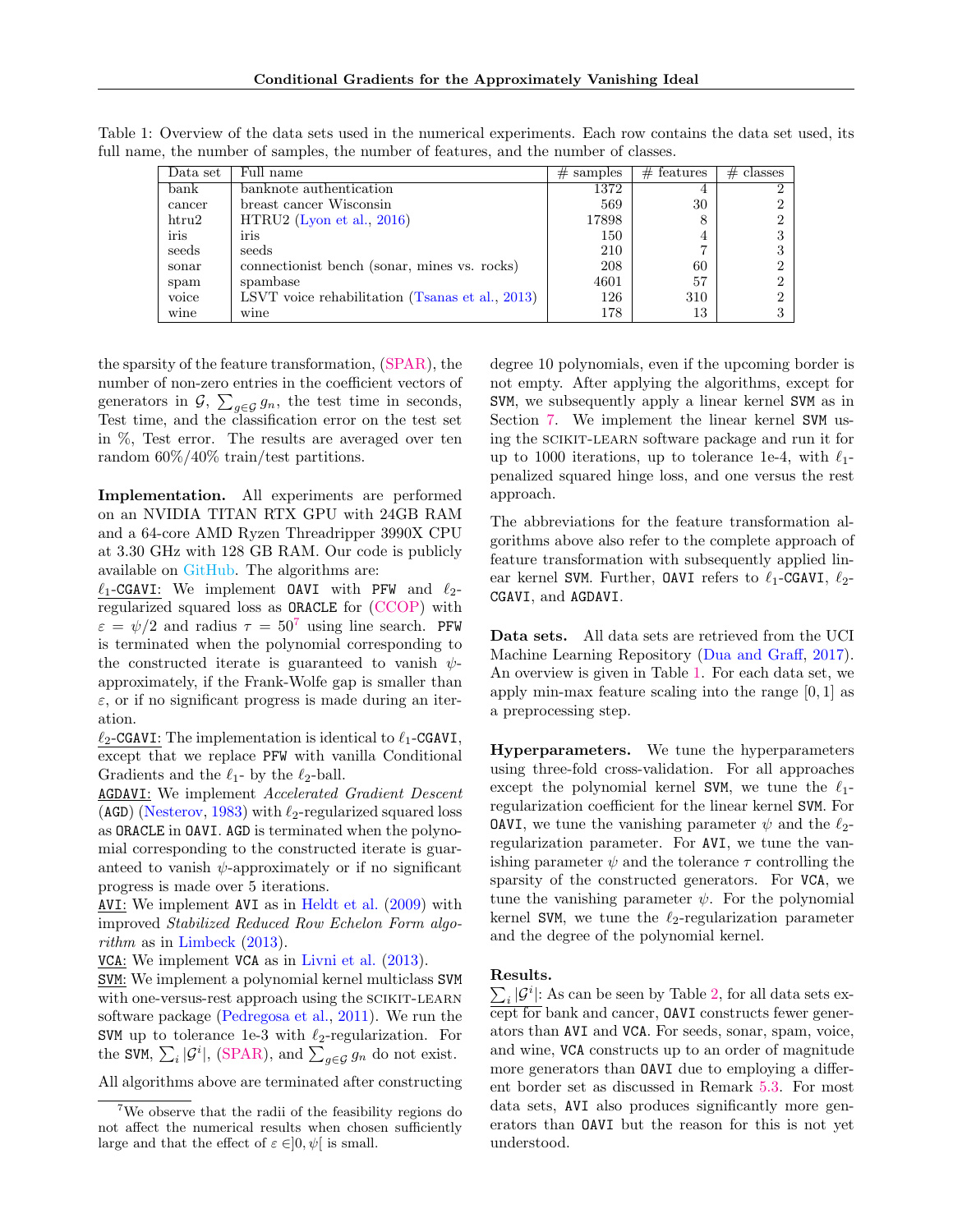| Algorithms                                    |                 | Data sets      |            |                 |            |                 |            |            |            |                 |
|-----------------------------------------------|-----------------|----------------|------------|-----------------|------------|-----------------|------------|------------|------------|-----------------|
|                                               |                 | $_{\rm{bank}}$ | cancer     | $h$ tru $2$     | iris       | seeds           | sonar      | spam       | voice      | wine            |
| $\overline{\mathcal{G}}$<br>Ŵ                 | $\ell_1$ -CGAVI | 19             | 153        | $\overline{20}$ | 13         | $\overline{26}$ | 345        | 118        | 649        | $\overline{79}$ |
|                                               | $\ell_2$ -CGAVI | 17             | 115        | $22\,$          | 13         | 24              | 399        | 122        | 631        | 116             |
|                                               | AGDAVI          | 21             | 132        | 18              | 14         | 25              | 475        | 120        | 622        | 95              |
|                                               | AVI             | 15             | 288        | 101             | 22         | 47              | 1205       | 123        | 1204       | 201             |
|                                               | <b>VCA</b>      | 14             | 104        | 81              | 99         | 332             | 3350       | 2413       | 1789       | 505             |
|                                               | $\ell_1$ -CGAVI | 0.65           | 0.54       | 0.53            | 0.15       | 0.13            | 0.82       | 0.37       | 0.36       | 0.51            |
|                                               | $\ell_2$ -CGAVI | 0.00           | 0.00       | 0.00            | 0.00       | 0.00            | 0.00       | 0.00       | 0.00       | 0.00            |
|                                               | AGDAVI          | 0.00           | 0.00       | 0.00            | 0.00       | 0.00            | 0.00       | 0.01       | 0.00       | 0.00            |
| (SPAR)                                        | <b>AVI</b>      | 0.01           | 0.03       | 0.02            | 0.00       | 0.05            | 0.02       | 0.04       | 0.06       | 0.03            |
|                                               | <b>VCA</b>      | 0.00           | 0.00       | $0.00\,$        | 0.00       | 0.00            | $0.00\,$   | 0.00       | 0.00       | 0.00            |
| $g_{\hat{n}}$<br>$\sigma$<br>$\triangleright$ | $\ell_1$ -CGAVI | $6.8e + 1$     | $5.2e + 2$ | $4.2e + 1$      | $3.0e + 1$ | $9.9e + 1$      | $1.2e + 3$ | $2.4e{+}2$ | $1.9e + 3$ | $2.5e + 2$      |
|                                               | $\ell_2$ -CGAVI | $1.3e + 2$     | $1.3e + 3$ | $1.2e + 2$      | $4.0e + 1$ | $7.8e + 1$      | $9.5e + 3$ | $4.5e + 2$ | $2.5e + 3$ | $2.0e + 3$      |
|                                               | AGDAVI          | $2.2e + 2$     | $1.8e + 3$ | $7.3e + 1$      | $5.0e + 1$ | $1.3e + 2$      | $1.2e + 4$ | $4.1e + 2$ | $1.8e+3$   | $1.6e + 3$      |
|                                               | AVI             | $7.1e + 1$     | $1.2e + 4$ | $2.4e + 3$      | $1.3e + 2$ | $3.8e + 2$      | $6.5e + 4$ | $3.7e + 2$ | $2.3e + 4$ | $4.6e + 3$      |
|                                               | <b>VCA</b>      | $1.7e + 2$     | $8.4e + 3$ | $4.7e + 3$      | $4.3e + 3$ | $3.8e + 4$      | $4.5e + 6$ | $4.0e + 6$ | $1.7e + 6$ | $9.0e + 4$      |
|                                               | $\ell_1$ -CGAVI | $2.2e-3$       | $1.1e-3$   | $1.8e-3$        | $9.1e-4$   | $1.1e-3$        | $1.8e-3$   | $1.3e-3$   | $1.1e-3$   | $1.9e-3$        |
| time                                          | $\ell_2$ -CGAVI | $2.0e-3$       | $9.1e-4$   | $1.9e-3$        | $1.1e-3$   | 8.4e-4          | $2.1e-3$   | $1.4e-3$   | $1.1e-3$   | $3.1e-3$        |
|                                               | AGDAVI          | $2.6e-3$       | $1.1e-3$   | $1.6e-3$        | $1.2e-3$   | $1.2e-3$        | $2.5e-3$   | $1.5e-3$   | $6.9e-4$   | $2.5e-3$        |
|                                               | AVI             | $1.2e-3$       | $1.6e-3$   | $3.7e-3$        | $1.6e-3$   | $1.7e-3$        | $2.1e-3$   | $1.2e-3$   | $1.5e-3$   | $2.0e-3$        |
| Test                                          | <b>VCA</b>      | $7.6e-4$       | $8.9e-4$   | $2.3e-3$        | $2.6e-3$   | $3.2e-3$        | $2.5e-3$   | 8.5e-3     | $1.5e-3$   | $2.4e-3$        |
|                                               | <b>SVM</b>      | $3.4e-4$       | $3.8e-4$   | 8.3e-2          | $1.6e-4$   | $2.2e-4$        | $3.2e-4$   | $2.8e-2$   | $2.6e-4$   | $2.0e-4$        |
|                                               | $\ell_1$ -CGAVI | 0.09           | 3.42       | 2.05            | 4.33       | 5.95            | 20.95      | 5.90       | 19.80      | 2.08            |
| error<br>$\operatorname{Test}$                | $\ell_2$ -CGAVI | 0.05           | 3.29       | 2.09            | 4.17       | 5.48            | 19.88      | 6.08       | 18.24      | 2.64            |
|                                               | AGDAVI          | 0.09           | 3.38       | $2.10\,$        | 4.33       | 6.43            | 17.50      | 5.92       | 21.76      | 1.94            |
|                                               | AVI             | 0.00           | $3.46\,$   | 2.11            | 4.00       | 4.76            | 26.43      | 6.64       | 23.14      | 3.33            |
|                                               | <b>VCA</b>      | 0.00           | 5.44       | 2.15            | 4.17       | 5.71            | 31.90      | 7.13       | $29.02\,$  | $3.06\,$        |
|                                               | SVM             | 0.00           | 2.72       | 2.05            | 3.17       | 6.79            | 21.07      | 7.22       | 18.43      | 3.19            |

<span id="page-8-0"></span>Table 2: We compare the number of generators constructed,  $\sum_i |\mathcal{G}^i|$ , the sparsity of the feature transformation, [\(SPAR\)](#page-6-6), the number of non-zero entries in the coefficient vectors of generators in  $\mathcal{G}, \sum_{g\in\mathcal{G}} g_n$ , the test time in seconds, Test time, and the classification error on the test set in %, Test error. The results are averaged over ten random 60%/40% train/test partitions and the best results in each category are in bold.

[\(SPAR\)](#page-6-6):  $\ell_1$ -CGAVI produces sparse, AVI less sparse, and other algorithms practically non-sparse feature transformations.

 $\sum_{g \in \mathcal{G}} g_n$ : For all data sets but seeds and voice,  $\ell_1$ -CGAVI creates the feature transformation with the smallest number of non-zero entries in the coefficient vectors of generators in  $\mathcal{G}$ .  $\ell_2$ -CGAVI, AGDAVI, and AVI produce similar amounts of non-zero entries. Since VCA constructs a lot of generators, VCA often constructs the most non-zero entries. For seeds, sonar, spam, and voice, VCA constructs multiple orders of magnitude more non-zero entries than other algorithms.

Test time: The test times for the SVM are the fastest for small data sets. For large data sets, that is, htru2 and spam, the SVM is slower than the other approaches by a factor of at least 3. The test times for the monomialbased algorithms  $\ell_1$ -CGAVI,  $\ell_2$ -CGAVI, AGDAVI, and AVI are very similar. Since  $\ell_1$ -CGAVI represents the approximately vanishing ideal with few and sparse generators, for all data sets except for bank and cancer,  $\ell_1$ -CGAVI enjoys either the second-fastest or third-fastest test time. Except for bank and cancer, VCA's test time is slow. Especially for spam, a large data set with a lot of features, VCA's test time is 5 times slower than the test times of the monomial-based approaches and the polynomial kernel SVM.

Test error: All six algorithms enjoy comparable error rates on the test set. For most data sets, VCA tends to perform slightly worse than the other algorithms, especially on cancer, sonar, spam, and voice. OAVI tends to outperform the SVM on more complex data sets, whereas on easier data sets, the SVM has better baseline results.

# 10 Discussion

Here we present an ORACLE-based approach for the construction of generators of the approximately vanishing ideal. OAVI constructs few and, in the case of  $\ell_1$ -CGAVI, sparse generators. Most importantly, this compact representation of the approximately vanishing ideal does not lead to worse error rates on the test set but sometimes leads to superior generalization performance than AVI, VCA, and the polynomial kernel SVM. Under mild assumptions, we also derive two generalization bounds for CGAVI.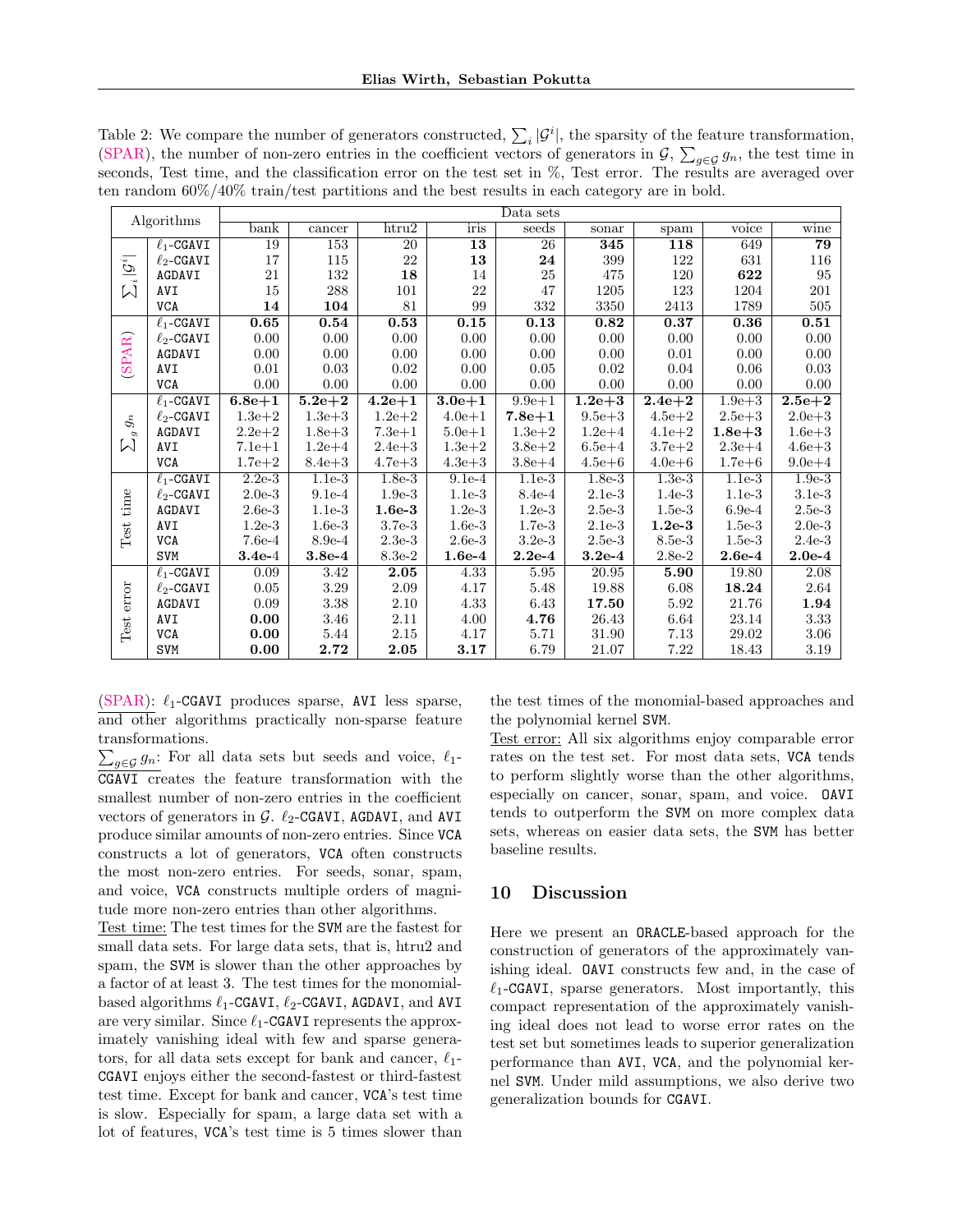### Acknowledgements

This research was partially funded by Deutsche Forschungsgemeinschaft (DFG) through the DFG Cluster of Excellence MATH+.

### References

- <span id="page-9-24"></span>Bach, F., Lacoste-Julien, S., and Obozinski, G. (2012). On the equivalence between herding and conditional gradient algorithms. In ICML 2012 International Conference on Machine Learning.
- <span id="page-9-15"></span>Bashiri, M. A. and Zhang, X. (2017). Decompositioninvariant conditional gradient for general polytopes with line search. In Advances in Neural Information Processing Systems, pages 2687–2697.
- <span id="page-9-23"></span>Blondel, M., Niculae, V., Otsuka, T., and Ueda, N. (2017). Multi-output polynomial networks and factorization machines. In Advances in Neural Information Processing Systems, pages 3349–3359.
- <span id="page-9-12"></span>Bojanowski, P., Lajugie, R., Grave, E., Bach, F., Laptev, I., Ponce, J., and Schmid, C.  $(2015)$ . Weakly-supervised alignment of video with text. In Proceedings of the IEEE international conference on computer vision, pages 4462–4470.
- <span id="page-9-16"></span>Braun, G., Pokutta, S., Tu, D., and Wright, S. (2019). Blended conditional gradients. In International Conference on Machine Learning, pages 735–743. PMLR.
- <span id="page-9-14"></span>Braun, G., Pokutta, S., and Zink, D. (2017). Lazifying conditional gradient algorithms. Proceedings of ICML.
- <span id="page-9-18"></span>Carderera, A. and Pokutta, S. (2020). Secondorder conditional gradients. arXiv preprint arXiv:2002.08907.
- <span id="page-9-17"></span>Combettes, C. and Pokutta, S. (2020). Boosting frank-wolfe by chasing gradients. In International Conference on Machine Learning, pages 2111–2121. PMLR.
- <span id="page-9-11"></span>Courty, N., Flamary, R., Tuia, D., and Rakotomamonjy, A. (2016). Optimal transport for domain adaptation. IEEE transactions on pattern analysis and machine intelligence, 39(9):1853–1865.
- <span id="page-9-0"></span>Cox, D., Little, J., and OShea, D. (2013). Ideals, varieties, and algorithms: an introduction to computational algebraic geometry and commutative algebra. Springer Science & Business Media.
- <span id="page-9-25"></span>Dua, D. and Graff, C. (2017). Uci machine learning repository.
- <span id="page-9-4"></span>Fassino, C. (2010). Almost vanishing polynomials for sets of limited precision points. Journal of symbolic  $computation, 45(1):19-37.$
- <span id="page-9-6"></span>Frank, M. and Wolfe, P. (1956). An algorithm for quadratic programming. Naval research logistics quarterly, 3(1-2):95–110.
- <span id="page-9-9"></span>Freund, R. M., Grigas, P., and Mazumder, R. (2017). An extended Frank-Wolfe method with "in-face" directions, and its application to low-rank matrix completion. SIAM Journal on optimization, 27(1):319– 346.
- <span id="page-9-19"></span>Garber, D. and Hazan, E. (2013). A linearly convergent conditional gradient algorithm with applications to online and stochastic optimization. arXiv preprint arXiv:1301.4666.
- <span id="page-9-20"></span>Garber, D. and Hazan, E. (2015). Faster rates for the Frank-Wolfe method over strongly-convex sets. In 32nd International Conference on Machine Learning, ICML 2015.
- <span id="page-9-13"></span>Garber, D. and Meshi, O. (2016). Linear-memory and decomposition-invariant linearly convergent conditional gradient algorithm for structured polytopes. Advances in Neural Information Processing Systems, 29:1001–1009.
- <span id="page-9-10"></span>Garber, D., Sabach, S., and Kaplan, A. (2018). Fast generalized conditional gradient method with applications to matrix recovery problems. arXiv preprint arXiv:1802.05581.
- <span id="page-9-7"></span>Giesen, J., Jaggi, M., and Laue, S. (2012). Optimizing over the growing spectrahedron. In European Symposium on Algorithms, pages 503–514. Springer.
- <span id="page-9-3"></span>Guélat, J. and Marcotte, P. (1986). Some comments on Wolfe's 'away step'. Mathematical Programming, 35(1):110–119.
- <span id="page-9-21"></span>Gutman, D. H. and Pena, J. F. (2018). The condition of a function relative to a polytope. arXiv preprint arXiv:1802.00271.
- <span id="page-9-8"></span>Harchaoui, Z., Douze, M., Paulin, M., Dudik, M., and Malick, J. (2012). Large-scale image classification with trace-norm regularization. In 2012 IEEE Conference on Computer Vision and Pattern Recognition, pages 3386–3393. IEEE.
- <span id="page-9-1"></span>Heldt, D., Kreuzer, M., Pokutta, S., and Poulisse, H. (2009). Approximate computation of zerodimensional polynomial ideals. Journal of Symbolic Computation, 44(11):1566–1591.
- <span id="page-9-5"></span>Hou, C., Nie, F., and Tao, D. (2016). Discriminative vanishing component analysis. In Proceedings of the Thirtieth AAAI Conference on Artificial Intelligence, pages 1666–1672.
- <span id="page-9-2"></span>Iraji, R. and Chitsaz, H. (2017). Principal variety analysis. In Conference on Robot Learning, pages 97–108.
- <span id="page-9-22"></span>Jaggi, M. (2013). Revisiting Frank-Wolfe: Projectionfree sparse convex optimization. In Proceedings of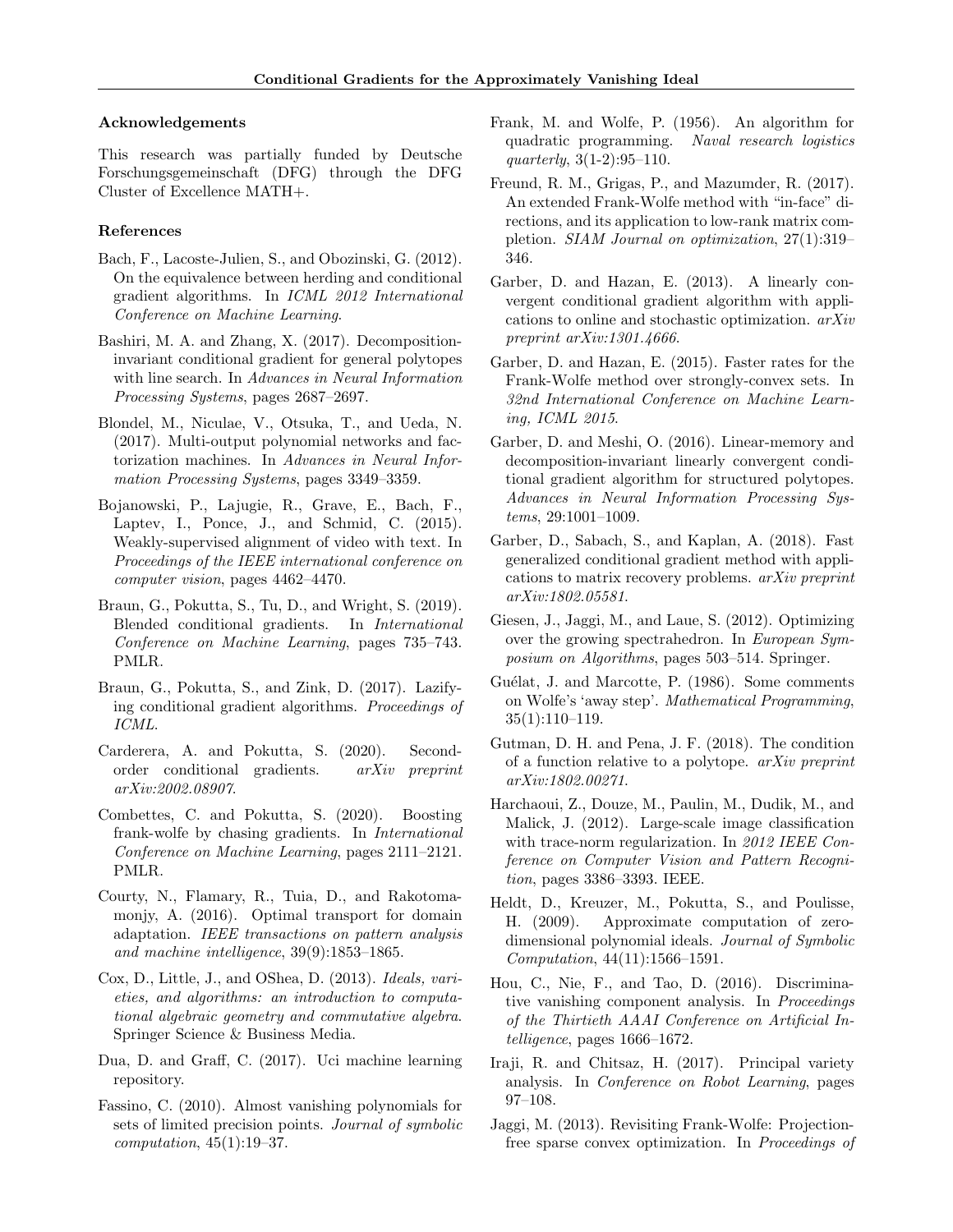the 30th international conference on machine learning, number CONF, pages 427–435.

- <span id="page-10-11"></span>Jaggi, M. and Sulovsk`y, M. (2010). A simple algorithm for nuclear norm regularized problems. In ICML.
- <span id="page-10-14"></span>Joulin, A., Tang, K., and Fei-Fei, L. (2014). Efficient image and video co-localization with Frank-Wolfe algorithm. In European Conference on Computer Vision, pages 253–268. Springer.
- <span id="page-10-8"></span>Kera, H. and Hasegawa, Y. (2019). Spurious vanishing problem in approximate vanishing ideal. IEEE Access, 7:178961–178976.
- <span id="page-10-9"></span>Kera, H. and Hasegawa, Y. (2020). Gradient boosts the approximate vanishing ideal. In Proceedings of the AAAI Conference on Artificial Intelligence, volume 34, pages 4428–4435.
- <span id="page-10-5"></span>Kera, H. and Iba, H. (2016). Vanishing ideal genetic programming. In 2016 IEEE Congress on Evolutionary Computation (CEC), pages 5018–5025. IEEE.
- <span id="page-10-19"></span>Kerdreux, T., Liu, L., Lacoste-Julien, S., and Scieur, D. (2021). Affine invariant analysis of frank-wolfe on strongly convex sets. In International Conference on Machine Learning, pages 5398–5408. PMLR.
- <span id="page-10-7"></span>Király, F. J., Kreuzer, M., and Theran, L. (2014). Dual-to-kernel learning with ideals. arXiv preprint arXiv:1402.0099.
- <span id="page-10-17"></span>Lacoste-Julien, S. and Jaggi, M. (2013). An affine invariant linear convergence analysis for Frank-Wolfe algorithms. arXiv preprint arXiv:1312.7864.
- <span id="page-10-3"></span>Lacoste-Julien, S. and Jaggi, M. (2015). On the global linear convergence of Frank-Wolfe optimization variants. In Advances in neural information processing systems, pages 496–504.
- <span id="page-10-10"></span>Levitin, E. S. and Polyak, B. T. (1966). Constrained minimization methods. USSR Computational mathematics and mathematical physics, 6(5):1–50.
- <span id="page-10-2"></span>Limbeck, J. (2013). Computation of approximate border bases and applications.
- <span id="page-10-1"></span>Livni, R., Lehavi, D., Schein, S., Nachliely, H., Shalev-Shwartz, S., and Globerson, A. (2013). Vanishing component analysis. In International Conference on Machine Learning, pages 597–605.
- <span id="page-10-13"></span>Luise, G., Salzo, S., Pontil, M., and Ciliberto, C. (2019). Sinkhorn barycenters with free support via Frank-Wolfe algorithm. In Advances in Neural Information Processing Systems, pages 9318–9329.
- <span id="page-10-23"></span>Lyon, R. J., Stappers, B., Cooper, S., Brooke, J. M., and Knowles, J. D. (2016). Fifty years of pulsar candidate selection: from simple filters to a new principled real-time classification approach. Monthly Notices of the Royal Astronomical Society, 459(1):1104–1123.
- <span id="page-10-16"></span>Miech, A., Laptev, I., and Sivic, J. (2018). Learning a text-video embedding from incomplete and heterogeneous data. arXiv preprint arXiv:1804.02516.
- <span id="page-10-21"></span>Mohri, M., Rostamizadeh, A., and Talwalkar, A. (2018). Foundations of machine learning. MIT press.
- <span id="page-10-4"></span>Möller, H. M. and Buchberger, B. (1982). The construction of multivariate polynomials with preassigned zeros. In European Computer Algebra Conference, pages 24–31. Springer.
- <span id="page-10-25"></span>Nesterov, Y. (1983). A method for unconstrained convex minimization problem with the rate of convergence o  $(1/k^2)$ . In *Doklady an ussr*, volume 269, pages 543–547.
- <span id="page-10-12"></span>Paty, F.-P. and Cuturi, M. (2019). Subspace robust wasserstein distances. In International Conference on Machine Learning, pages 5072–5081. PMLR.
- <span id="page-10-26"></span>Pedregosa, F., Varoquaux, G., Gramfort, A., Michel, V., Thirion, B., Grisel, O., Blondel, M., Prettenhofer, P., Weiss, R., Dubourg, V., et al. (2011). Scikit-learn: Machine learning in python. the Journal of machine Learning research, 12:2825–2830.
- <span id="page-10-18"></span>Pena, J. and Rodriguez, D. (2018). Polytope conditioning and linear convergence of the Frank-Wolfe algorithm. Mathematics of Operations Research.
- <span id="page-10-15"></span>Peyre, J., Sivic, J., Laptev, I., and Schmid, C. (2017). Weakly-supervised learning of visual relations. In Proceedings of the IEEE International Conference on Computer Vision, pages 5179–5188.
- <span id="page-10-20"></span>Ping, W., Liu, Q., and Ihler, A. T. (2016). Learning infinite rbms with Frank-Wolfe. In Advances in Neural Information Processing Systems, pages 3063–3071.
- <span id="page-10-22"></span>Shalev-Shwartz, S. and Wexler, Y. (2016). Minimizing the maximal loss: How and why. In International Conference on Machine Learning, pages 793– 801. PMLR.
- <span id="page-10-0"></span>Suykens, J. A. and Vandewalle, J. (1999). Least squares support vector machine classifiers. Neural processing letters, 9(3):293–300.
- <span id="page-10-24"></span>Tsanas, A., Little, M. A., Fox, C., and Ramig, L. O. (2013). Objective automatic assessment of rehabilitative speech treatment in parkinson's disease. IEEE Transactions on Neural Systems and Rehabilitation Engineering, 22(1):181–190.
- <span id="page-10-27"></span>Tsuji, K., Tanaka, K., and Pokutta, S. (2021). Sparser kernel herding with pairwise conditional gradients without swap steps. arXiv preprint arXiv:2110.12650.
- <span id="page-10-6"></span>Wang, L. and Ohtsuki, T. (2018). Nonlinear blind source separation unifying vanishing component analysis and temporal structure. IEEE Access, 6:42837–42850.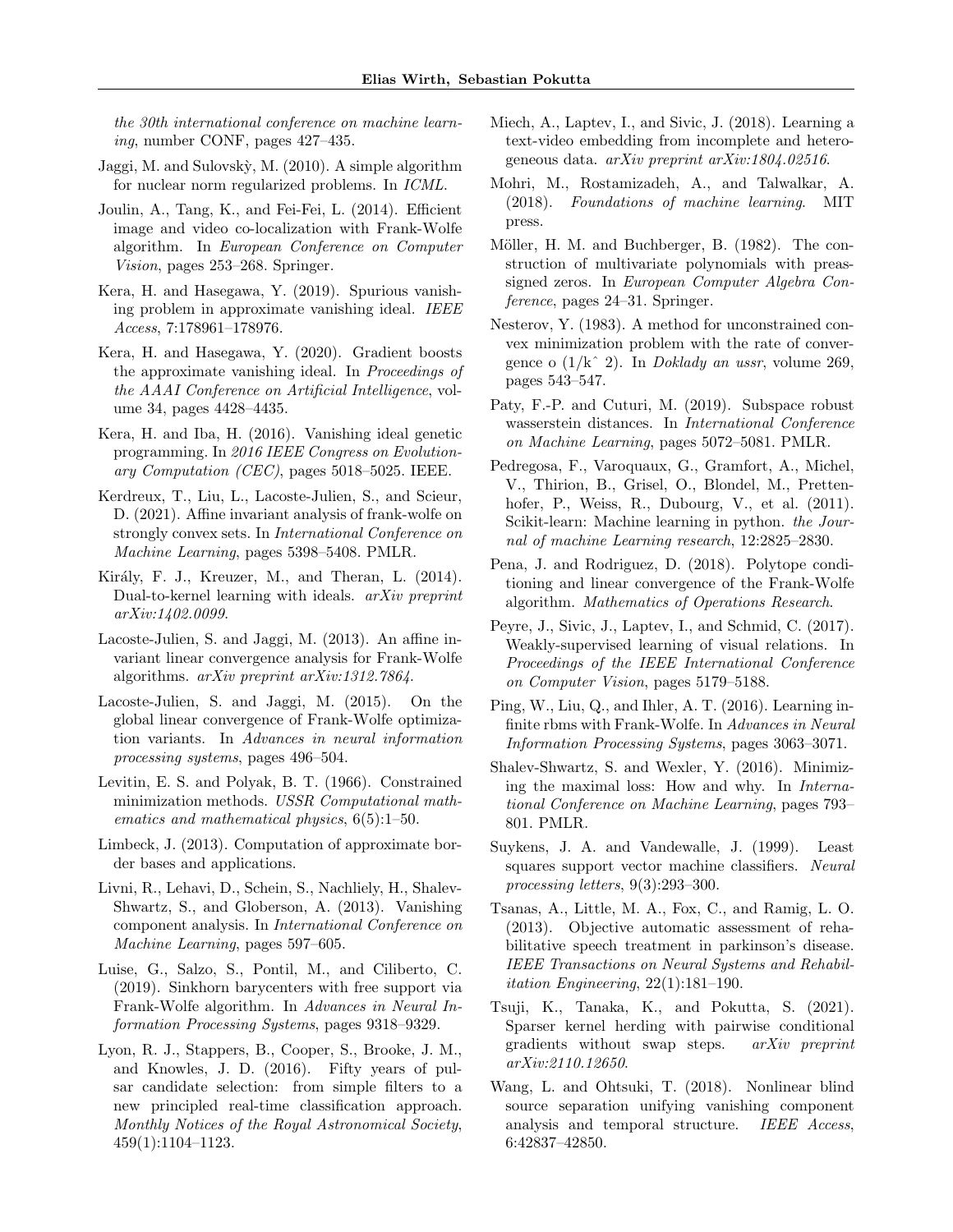- <span id="page-11-0"></span>Zhang, X. (2018). Improvement on the vanishing component analysis by grouping strategy. EURASIP Journal on Wireless Communications and Networking, 2018(1):111.
- <span id="page-11-1"></span>Zhao, Y.-G. and Song, Z. (2014). Hand posture recognition using approximate vanishing ideal generators. In 2014 IEEE International Conference on Image Processing (ICIP), pages 1525–1529. IEEE.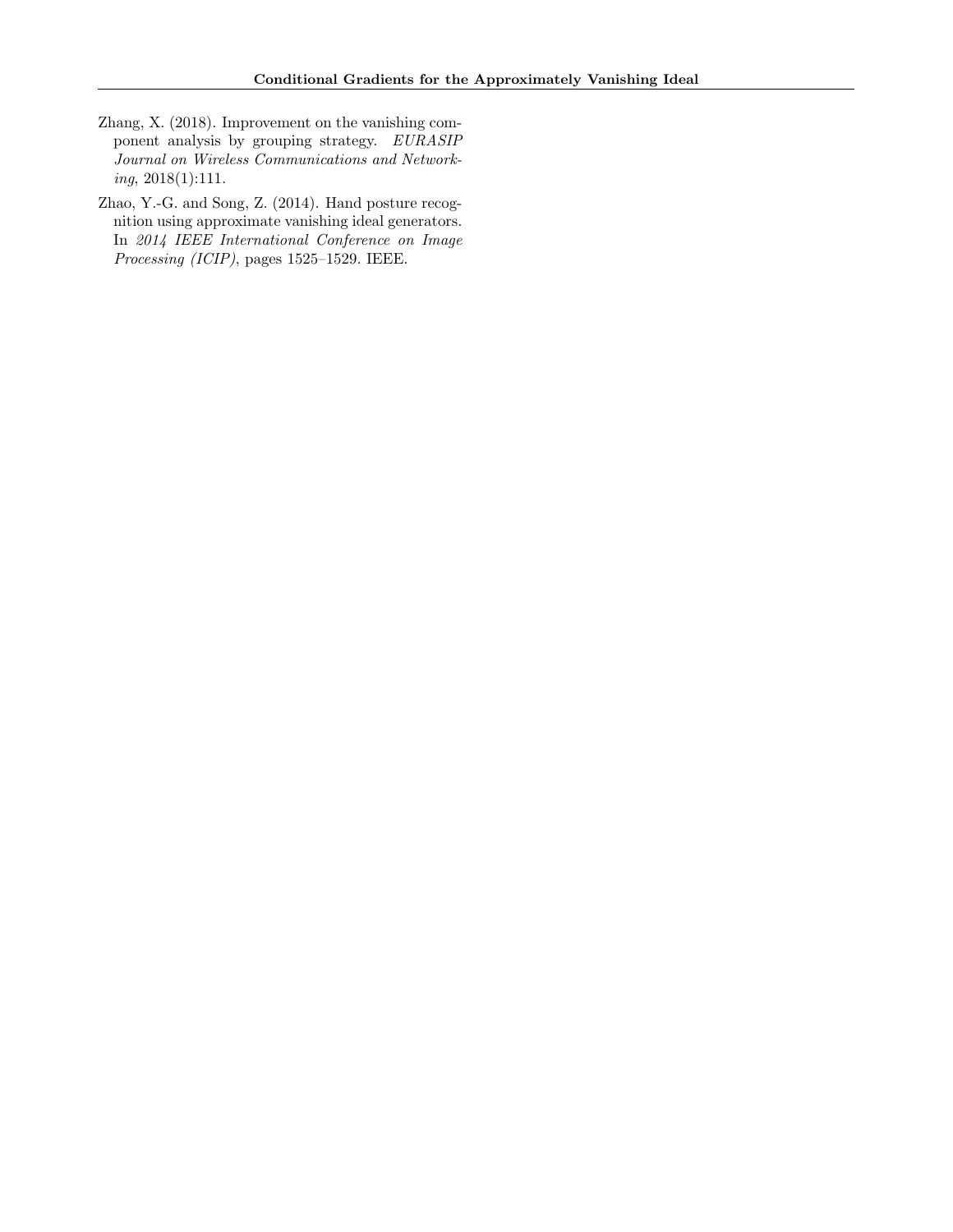# A Proofs

### A.1 Proof of Lemma [5.1.](#page-4-6)

*Proof of Lemma [5.1.](#page-4-6)* By Hilbert's basis theorem [\(Cox et al.,](#page-9-0) [2013\)](#page-9-0), there exists a finite set of generators  $\mathcal{G} \subseteq \mathcal{P}$  of  $\mathcal{I}_X$ . We modify G such that it satisfies the property described in the lemma while remaining a set of generators of  $\mathcal{I}_X$ . Let  $h = \sum_{i=1}^k c_i t_i \in \mathcal{G}$  for some  $k \in \mathbb{N}$  and let  $t_j$ ,  $j \in [k]$ , be the  $\lt_{\sigma}$ -largest term which is divisible by the leading term of any generator in G other than h, that is,  $t_j \geq_{\sigma} t$  for all  $t \in \{t_i : i \in [k], \exists g \in G, g \neq j\}$ h, such that  $LT(g) | t_i$ . Let  $g \in \mathcal{G}$  such that  $LT(g) | t_j$ . Since both h and g vanish, so does  $\bar{h} = h - \frac{c_j}{LTC(g)}g$ . Further, either none of the terms in  $\bar{h}$  are divisible by leading terms of generators in G other than h, or the new  $\langle \sigma$ -largest term in h divisible by the leading term of some generator in G other than h is  $\langle \sigma$ -smaller than  $t_j$ . Repeatedly applying this procedure results in a formulation  $h = \sum_i \alpha_i g_i + \tilde{h}$ , where  $\alpha_i \in \mathbb{R}$  for all  $i \in [k]$ and  $h \in \mathcal{P}$  is a vanishing polynomial none of whose terms are divisible by the leading terms of generators in G other than h. We can thus replace h in G by h and the updated G is still a set of generators. Performing this procedure for all generators in  $\mathcal{G}$ , from the generator with  $\lt_{\sigma}$ -smallest leading term to the generator with  $\lt_{\sigma}$ -largest leading term, transforms G into a set of generators with the property described in the lemma.  $\Box$ 

#### A.2 Proof of Theorem [6.1](#page-4-4)

*Proof of Theorem [6.1.](#page-4-4)* Let  $i \in \mathbb{N}_{\geq 1}$ . Since  $X \subseteq [-1,1]^n$  is bounded, for any term  $t \in \mathcal{T}_1$ , we have that

$$
\frac{1}{m} ||t^{i+2}(X) - t^i(X)||_2^2 \leq 2(\max\{|t(\mathbf{x})| : \mathbf{x} \in X, |t(\mathbf{x})| < 1|\})^i.
$$

As  $i \to \infty$ , the right-hand side tends to 0. Consider the polynomial  $g := t^{i+2} - t^i$ . Then, for any  $\psi \geq \varepsilon \geq 0$ , there exists  $i^* \in \mathbb{N}$  such that

$$
\text{MSE}(g, X) = \frac{1}{m} \left\| t(X)^{i^* + 2} - t(X)^{i^*} \right\|_2^2 \le \varepsilon \le \psi.
$$

Thus, if no polynomial with leading term divisible by t is appended to G before reaching degree  $i^* + 2$ , OAVI appends a polynomial g with  $LT(g) = t^{i^*+2}$  to G. The same observation holds for all other terms in  $\mathcal{T}_1$  and, thus, there exists a degree  $d^* \in \mathbb{N}$  such that for any  $t \in \mathcal{T}_1$ , there exists a polynomial  $g \in \mathcal{G}$  with degree at most  $d^*$  and  $t \mid LT(g)$ . Therefore, all terms in  $\partial_{d^*n+1} \mathcal{O}$  are divisible by at least one leading term of a polynomial in  $\mathcal{G}$ and  $\partial_{d^*n+1}\mathcal{O}=\emptyset$ , guaranteeing termination of **OAVI**.  $\Box$ 

# A.3 Proof of Theorem [6.2](#page-4-1)

*Proof of Theorem [6.2.](#page-4-1)* We prove the first statement. By Theorem [6.1,](#page-4-4) **OAVI** terminates with  $G \neq \emptyset$ . Thus, by construction, at the end of **OAVI**'s execution, G contains ( $\psi$ , 1)-approximately vanishing polynomials. For the second statement, suppose towards a contradiction that there exists a  $(\psi - \varepsilon, 1)$ -approximately vanishing polynomial f with terms only in O and  $LT(f) = t \in \mathcal{O}$ . Let  $\mathcal{U} := \{u \in \mathcal{O} \mid t >_{\sigma} u\} = \{u_1, \ldots, u_k\}_{\sigma}$ . At some point during its execution **OAVI** constructs a polynomial g with  $LT(g) = t$  and other terms only in U. By  $\varepsilon$ -accuracy of **ORACLE**,

$$
\text{MSE}(g, X) \le \min_{\mathbf{v} \in \mathbb{R}^k} \frac{1}{m} \left\| \mathcal{U}(X)\mathbf{v} + t(X) \right\|_2^2 + \varepsilon \le \text{MSE}(f, X) + \varepsilon \le \psi - \varepsilon + \varepsilon \le \psi,
$$

 $\Box$ 

a contradiction.

### A.4 Proof of Proposition [6.3](#page-5-0)

*Proof of Proposition [6.3.](#page-5-0)* Consider the execution of **OAVI** with X and  $\psi \geq \varepsilon \geq 0$ . Suppose that **OAVI** is currently inside the while loop corresponding to  $\mathcal{O} = \{t_1, \ldots, t_m\}_{\sigma}$  and border  $\partial_d \mathcal{O}$ . Should this never occur,  $|\mathcal{O}| \leq m$ is satisfied automatically. Let  $\mathcal{R} \subseteq \mathcal{T}_d$  denote the remaining terms in  $\partial_d\mathcal{O}$  for which **OAVI** has not yet checked whether they are leading terms of approximately vanishing polynomials. Since the m columns of  $\mathcal{O}(X)$  are linearly independent, for any  $u \in \mathcal{R}$ , there exists  $\mathbf{c} \in \mathbb{R}^m$  such that

$$
\mathcal{O}(X)\mathbf{c} + u(X) = \mathbf{0}.
$$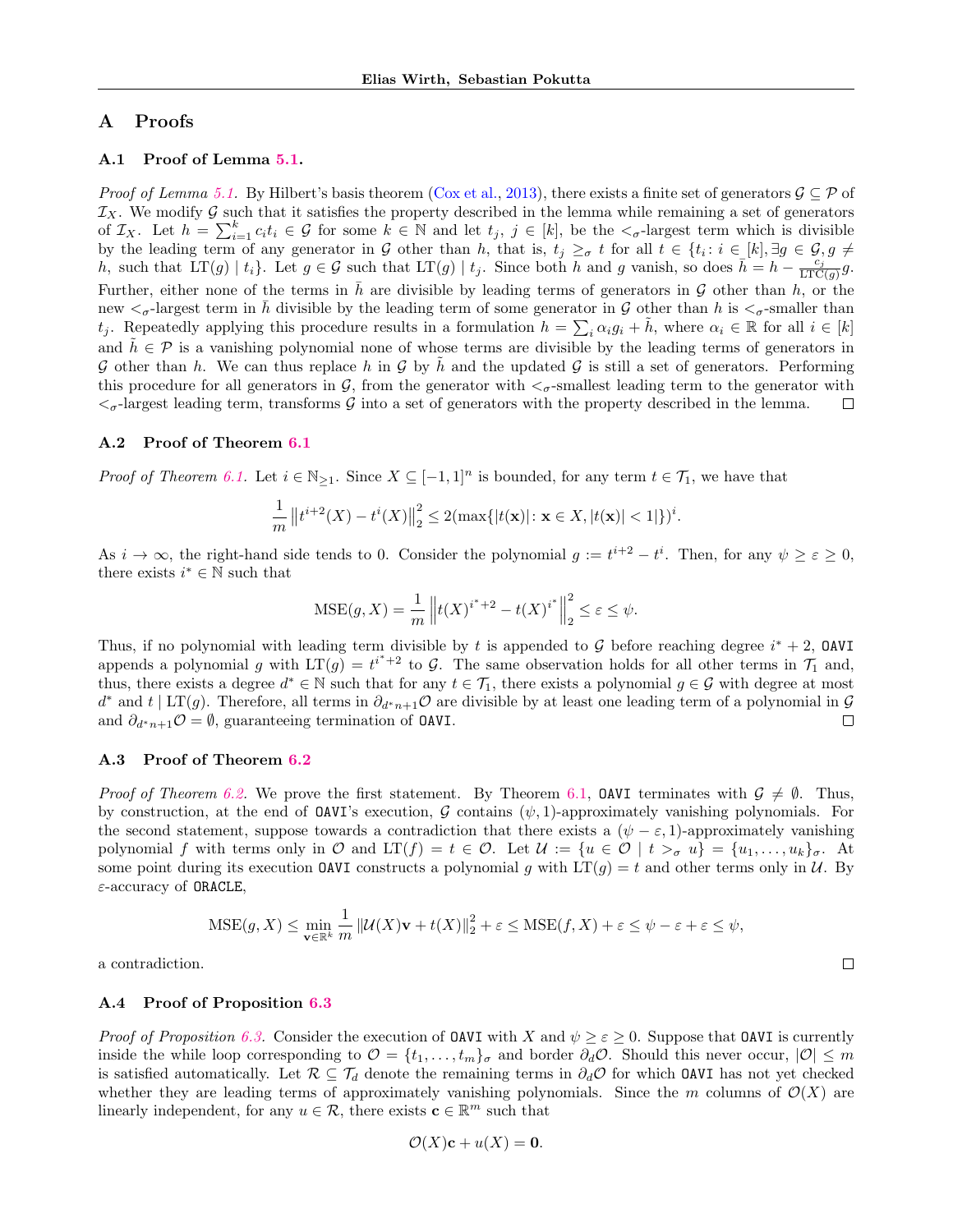Hence, there exists a  $(0, 1)$ -approximately vanishing polynomial with leading term u and other terms only in  $\mathcal{O}$ . By  $\varepsilon$ -accuracy of **ORACLE**,  $\psi \geq \varepsilon$ , and Theorem [4.1,](#page-3-2) **OAVI** appends a  $(\psi, 1)$ -approximately vanishing polynomial with leading term u and other terms only in  $\mathcal O$  to  $\mathcal G$ . Since this observation holds for any term in the remainder of the current border or the upcoming border, that is,  $\mathcal R$  or  $\partial_{d+1}\mathcal O$ , respectively, no more terms get appended to  $\mathcal O$ . If no terms get appended to  $\mathcal O$  for all terms in the border corresponding to a specific degree, then the border corresponding to the next higher degree is empty and OAVI terminates, proving the first statement.

For the second statement, suppose that OAVI terminates after performing the while loop corresponding to degree  $D \in \mathbb{N}$ . By construction, leading terms of polynomials in G are contained in  $\bigcup_{d=1}^D \partial_d \mathcal{O}$ . Hence,  $|\mathcal{G}| \leq \left| \bigcup_{d=1}^D \partial_d \mathcal{O} \right| \leq |\mathcal{O}|n \leq mn.$  $\Box$ 

# A.5 Proof of Theorem [6.4](#page-5-3)

*Proof of Theorem [6.4.](#page-5-3)* By Theorem [6.1,](#page-4-4) OAVI is guaranteed to terminate. Suppose that OAVI terminates after performing the while loop corresponding to degree  $D \in \mathbb{N}$ . We first address the computational cost of **OAVI**, which is determined by two factors, the time required to construct the evaluation vectors of terms contained in any border, i.e.,  $\bigcup_{d=1}^D \partial_d \mathcal{O}$ , and the time required to perform all the calls to ORACLE, which is exactly once for every term in  $\bigcup_{d=1}^D \partial_d \mathcal{O}$ .

We start with a brief overview of how the degree d border,  $\partial_d \mathcal{O}$ , is constructed in **OAVI**. First, we construct  $\mathcal{C}_d = \{u \in \mathcal{T}_d \mid u = s \cdot t \text{ for } s \in \mathcal{O}_1 \text{ and } t \in \mathcal{O}_{d-1}\}\$ , a superset of  $\partial_d \mathcal{O}$ . Second, we determine  $\mathcal{C}_d \setminus \partial_d \mathcal{O}$ , that is, the set of terms  $u \in \mathcal{C}_d$  such that there exists a polynomial  $g \in \mathcal{G}_{\leq d-1}$  with LT  $(g) \mid u$ . Third, we remove  $\mathcal{C}_d \setminus \partial_d \mathcal{O}$ from  $\mathcal{C}_d$  to obtain  $\partial_d \mathcal{O}$ . Fourth, we evaluate all terms in  $\partial_d \mathcal{O}$ .

We now show that it requires time  $O(m^2n^2)$  to construct  $\bigcup_{d=1}^D \partial_d \mathcal{O}$  and the evaluation vectors of terms therein. Note that the evaluation vectors of terms in  $\partial_1 \mathcal{O}$  are identical to the elements of input X of OAVI and thus require time  $O(1)$  to construct. We thus consider any  $d \in \{2, \ldots, D\}$  and suppose that  $\mathcal{O}_i$ ,  $\mathcal{G}_i$ , and  $\partial_i \mathcal{O}$  and the evaluation vectors of  $\mathcal{O}_i$ ,  $\mathcal{G}_i$ , and  $\partial_i \mathcal{O}$  are already determined for all  $i \leq d-1$ . First, assuming that multiplying two terms requires constant time, to construct  $\mathcal{C}_d$ , every term in  $\mathcal{O}_{d-1}$  gets multiplied by all terms in  $\mathcal{O}_1$  exactly once, requiring a total of  $O(|\mathcal{O}_{d-1}|n)$  multiplications of terms. Second, assuming that it takes constant time to determine whether a term is divisible by another term, it requires time  $O(|\mathcal{C}_d||\mathcal{G}_{\leq d-1}|) \leq O(|\mathcal{C}_d||\mathcal{G}|)$  to determine all terms in  $\mathcal{C}_d$  that have to be deleted. Third, assuming that a term can be deleted in constant time, it takes  $O(|\mathcal{C}_d|)$  time to perform all deletions of terms in  $\mathcal{C}_d$ . Fourth, evaluating a term  $t \in \partial_d \mathcal{O}$  requires entrywise multiplication of two m-dimensional evaluation vectors of terms in  $\mathcal{O}_{\leq d-1}$ , requiring time  $O(m)$ . Since we have to evaluate at most  $|\mathcal{C}_d|$  terms, the evaluation step requires time  $O(|\mathcal{C}_d|m)$ . Thus, it requires time  $O(|\mathcal{C}_d|(|\mathcal{G}| + 1 + m)) = O(|\mathcal{C}_d||\mathcal{G}|)$  to construct the evaluation vectors of terms in  $\partial_d \mathcal{O}$ , where equality follows due to Proposition [6.3.](#page-5-0) Thus, to construct  $\bigcup_{d=1}^D \partial_d \mathcal{O}$  and the evaluation vectors of terms therein, it requires time  $O(\sum_{d=1}^D |\mathcal{C}_d||\mathcal{G}|) = O(|\mathcal{C}||\mathcal{G}|) = O(m^2n^2)$ , where the first equality holds because the sets  $\mathcal{C}_d$  for  $d \in [D]$  are pairwise disjoint and the second equality holds due to  $O(|\mathcal{C}|) = O(|\mathcal{O}||\mathcal{O}_1|) = O(mn)$  and Proposition [6.3.](#page-5-0)

We next determine the time complexity of the ORACLE calls during  $0AVI$ 's execution. ORACLE is called exactly once for every border term, i.e.,  $O(|\bigcup_{d=1}^{D} \partial_d \mathcal{O}|) = O(|\mathcal{G}| + |\mathcal{O}|) = O(mn)$  times, requiring time  $O(mnT_{\text{ORACLE}})$ . Thus, OAVI's total time complexity is  $\tilde{O}(m^2n^2 + mnT_{\texttt{ORACLE}})$ .

Throughout the algorithm's execution, we store  $\mathcal{O}, \mathcal{G},$  and  $\mathcal{C}$ , and the evaluation vectors of terms therein. Assuming that we can store a term  $t \in \mathcal{T}$  and the corresponding evaluation vector  $t(X) \in \mathbb{R}^m$  in space  $O(m)$ , **OAVI** requires space  $O((|\mathcal{C}|+|\mathcal{G}|+|\mathcal{O}|)m) = O(m^2n)$ . To store the generators in  $\mathcal{G}$ , we further store  $|\mathcal{G}|$  vectors of length  $O(m)$ . Since the space complexity of **ORACLE** affects the total space complexity only additively, the total space complexity is  $O(m^2n + S_{\texttt{ORACLE}})$ .  $\Box$ 

### A.6 Proof of Theorem [6.5](#page-5-4)

Proof of Theorem [6.5.](#page-5-4) The proof is an adaptation of the proof of Theorem 5.1 in [Livni et al.](#page-10-1) [\(2013\)](#page-10-1) to DAVI. Let  $\mathcal{O} = \{t_1, \ldots, t_k\}$  with  $k \leq m$ . Since  $t_1 = 1$ , we can evaluate it in time  $O(1)$ . Since the evaluation vectors of monomials in  $\mathcal{O}_1$  over Z are identical to the data points  $z \in Z$ , all degree 1 monomials can be evaluated in time  $O(1)$ . The evaluation of a term  $t \in \mathcal{T}$  of degree greater than 1 over Z can be computed by multiplying the evaluation vectors of two q-dimensional monomials element-wise, requiring time  $O(q)$ . Hence, we can construct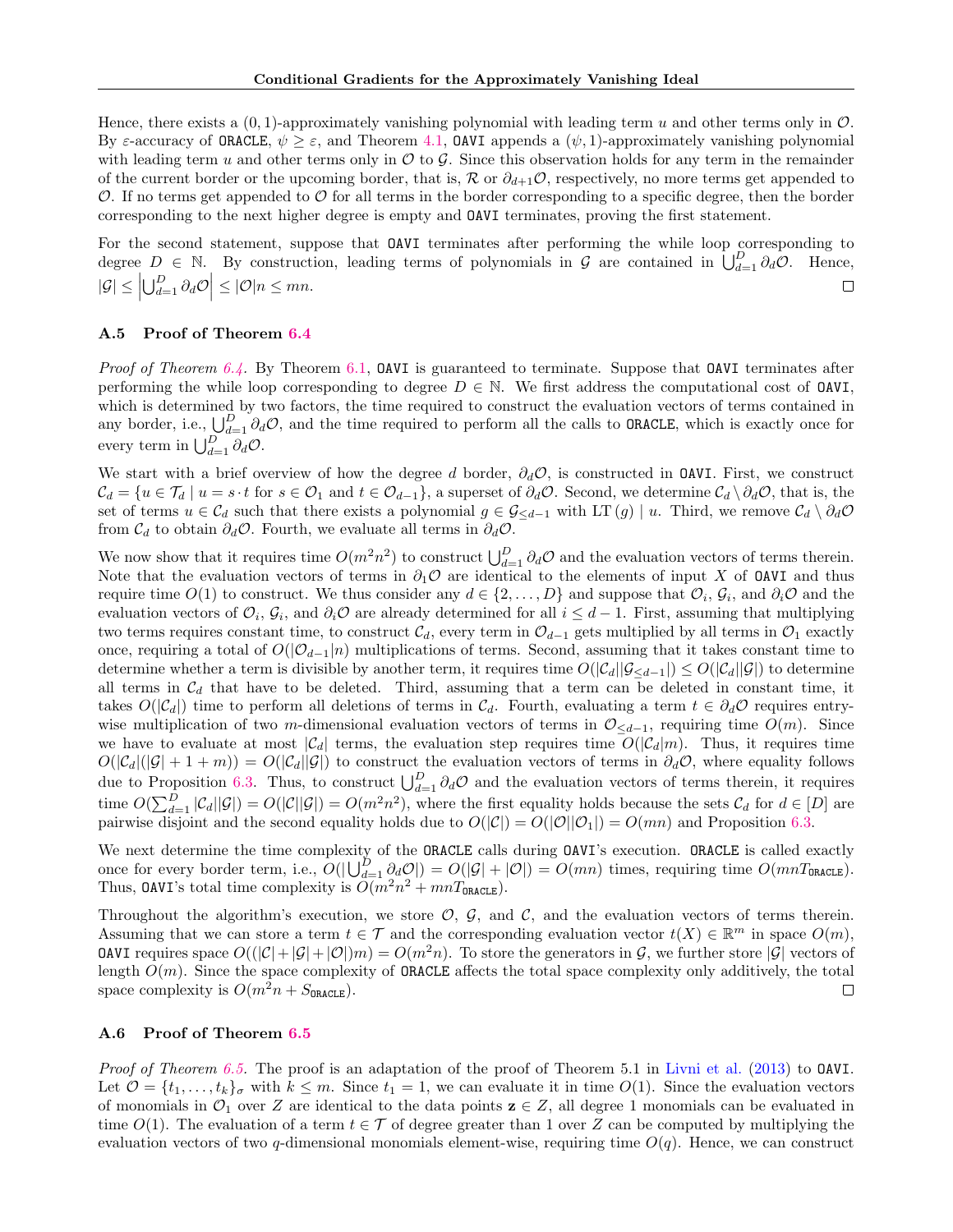the evaluation vectors of all monomials in O over Z in time  $O(|\mathcal{O}|+|\mathcal{O}|q) = O(|\mathcal{O}|q)$ . Since the evaluation vectors of leading terms of generators in  $\mathcal G$  are element-wise multiplications of evaluation vectors in  $\mathcal O$ , we can construct all leading terms of generators in G in time  $O(|\mathcal{G}|q + |\mathcal{O}|q) = O(|\mathcal{G}|q)$ . After evaluating all monomials in  $\mathcal O$  and G, generators in G are linear combinations of at most  $|O| + 1$  evaluation vectors of terms. The computation of the linear combinations requires time  $O(|\mathcal{G}||\mathcal{O}|q)$ . Thus, the total evaluation complexity is  $O(|\mathcal{G}||\mathcal{O}|q)$ .  $\Box$ 

#### A.7 Proof of Theorem [6.6](#page-5-2)

Proof of Theorem [6.6.](#page-5-2) Let  $\tau \geq 2$  and for  $X = {\mathbf{x}_1, \ldots, \mathbf{x}_m}$  and  $\psi \geq \varepsilon \geq 0$ , let  $(\mathcal{G}, \mathcal{O}) = \text{OAVI}(X, \psi, \varepsilon)$  and suppose that all  $g \in \mathcal{G}$  are  $\tau$ -bounded in  $\|\cdot\|_1$ . Consider any  $(\psi, 1)$ -approximately vanishing polynomial over X,  $g \in \mathcal{G}$ , with  $LT(g) = t$  and other terms only in  $\mathcal{U} = \{u_1, \ldots, u_k\}_{\sigma} \subseteq \mathcal{O}$ , where  $k \leq m$ . Recall that

$$
\mathcal{U}(\mathbf{x}) = (u_1(\mathbf{x}), \dots, u_k(\mathbf{x}))^\intercal \in \mathbb{R}^k
$$

and let

$$
\mathcal{H} := \{ \mathbf{x} \in \mathcal{X} \mapsto \mathbf{w}^\mathsf{T} \mathcal{U}(\mathbf{x}) : \|\mathbf{w}\|_1 \leq \tau - 1 \}.
$$

The next part of the proof repeats the arguments used in [Mohri et al.](#page-10-21) [\(2018,](#page-10-21) Theorem 11.15). We adapt the notation therein to our setting and show that the empirical Rademacher complexity of  $\mathcal H$  is bounded. Let  $\sigma = (\sigma_1, \ldots, \sigma_k)^\intercal \in \{-1, 1\}^k$  be a vector of uniform random variables. Then, for the empirical Rademacher complexity  $\mathcal{R}_X(\mathcal{H})$ , it holds that

$$
\hat{\mathcal{R}}_{X}(\mathcal{H}) = \frac{1}{m} \mathbb{E}_{\sigma} \left[ \sup_{\|\mathbf{w}\|_{1} \leq \tau-1} \sum_{i=1}^{m} \sigma_{i} \mathbf{w}^{\mathsf{T}} \mathcal{U}(\mathbf{x}_{i}) \right]
$$
\n
$$
= \frac{\tau-1}{m} \mathbb{E}_{\sigma} \left[ \left\| \sum_{i=1}^{m} \sigma_{i} \mathcal{U}(\mathbf{x}_{i}) \right\|_{\infty} \right] \qquad \qquad \triangleright \text{ by definition of the dual norm}
$$
\n
$$
= \frac{\tau-1}{m} \mathbb{E}_{\sigma} \left[ \max_{j \in [k]} \left| \sum_{i=1}^{m} \sigma_{i} \mathcal{U}(\mathbf{x}_{i})_{j} \right| \right] \qquad \qquad \triangleright \text{ by definition of } \|\cdot\|_{\infty}
$$
\n
$$
= \frac{\tau-1}{m} \mathbb{E}_{\sigma} \left[ \max_{j \in [k]} \max_{s \in \{-1,1\}} s \sum_{i=1}^{m} \sigma_{i} \mathcal{U}(\mathbf{x}_{i})_{j} \right] \qquad \qquad \triangleright \text{ by definition of } \|\cdot\|_{\infty}
$$
\n
$$
= \frac{\tau-1}{m} \mathbb{E}_{\sigma} \left[ \sup_{\mathbf{z} \in A} \sum_{i=1}^{m} \sigma_{i} z_{i} \right],
$$

where  $A = \{s(\mathcal{U}(\mathbf{x}_1), \dots, \mathcal{U}(\mathbf{x}_m))\} : j \in [k], s \in \{-1, 1\} \}$ . For all  $\mathbf{x} \in [-1, 1]^n$ , we have  $\|\mathcal{U}(\mathbf{x})\|_{\infty} \leq 1$ . Thus, for any  $z \in A$ , we have  $||z||_2 \leq \sqrt{m}$ . By [Mohri et al.](#page-10-21) [\(2018,](#page-10-21) Theorem 3.7), since A contains at most  $2k \leq 2m$ elements, we have

$$
\hat{\mathcal{R}}_X(\mathcal{H}) \le \tau \sqrt{\frac{2\log(2m)}{m}}.
$$

To conclude the proof, note that for all  $h \in \mathcal{H}$  and  $(\mathbf{x}, y) \in (\mathcal{X} \times \mathcal{Y})$ , we have  $|h(\mathbf{x}) + t(\mathbf{x})| \leq \tau - 1 + 1 = \tau$ , and apply [Mohri et al.](#page-10-21) [\(2018,](#page-10-21) Theorem 11.3) to the bound on  $\mathcal{R}_X(\mathcal{H})$ , similarly to Mohri et al. (2018, Theorem 11.16).  $\Box$ 

### <span id="page-14-0"></span>B Generalization bound for OAVI feature transformations for a linear kernel SVM

In this section, we derive a margin bound for the approach of using  $\tau$ - and degree-bounded generators of the approximately vanishing ideal to transform features for a linear kernel SVM.

To do so, we recall some definitions from [Mohri et al.](#page-10-21) [\(2018\)](#page-10-21). Let  $\mathcal{X} \subseteq [-1,1]^n$  and  $\mathcal{Y} = \{0,1\}$  and recall that a hypothesis h is a mapping from  $\mathcal X$  to  $\mathcal Y$ .

**Definition B.1** (Margin loss function). For any  $\rho > 0$ , the *ρ-margin loss* is the function  $L_{\rho} : \mathbb{R} \times \mathbb{R} \to \mathbb{R}_{>0}$ defined for all  $y, y' \in \mathbb{R}$  as

$$
L_{\rho}(y, y') = \min \left\{ 1, \max \left\{ 0, 1 - \frac{yy'}{\rho} \right\} \right\}.
$$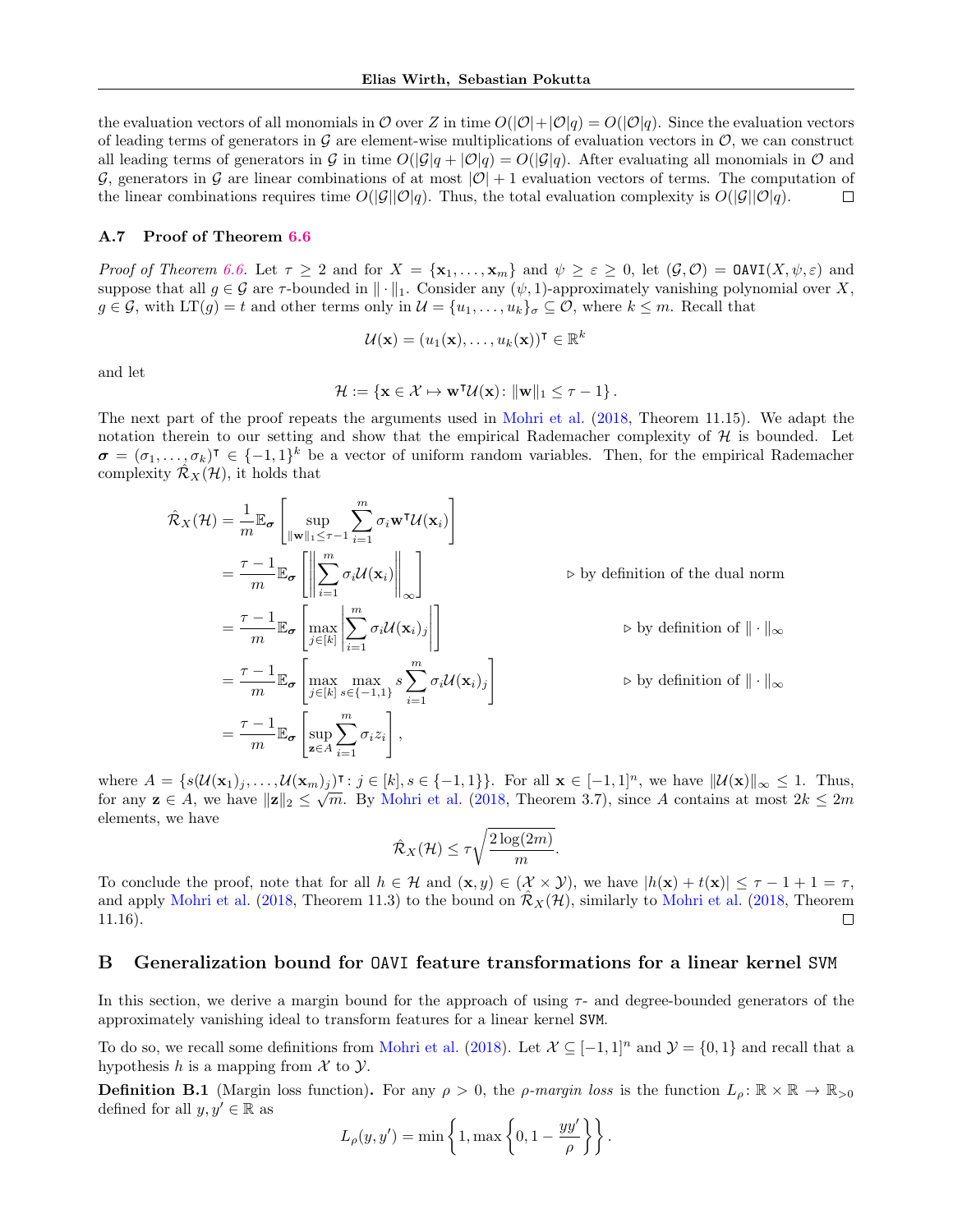The margin loss functions is used to define the empirical margin loss, i.e., the error on the training set.

**Definition B.2** (Empirical margin loss). Let  $\mathcal{X} \subseteq [-1,1]^n$ ,  $\mathcal{Y} = \{0,1\}$ ,  $\mathcal{D}$  be a distribution over  $\mathcal{X} \times \mathcal{Y}$ ,  $S = \{(\mathbf{x}_1, y_1), \ldots, (\mathbf{x}_m, y_m)\} \in (\mathcal{X} \times \mathcal{Y})^m$  be sampled according to  $\mathcal{D}$ , and h be a hypothesis. The *empirical* margin loss of h is defined as

$$
\hat{R}_{S,\rho}(h) = \frac{1}{m} \sum_{i=1}^{m} L_{\rho}(h(\mathbf{x}_i), y_i).
$$

In the theorem below, we present a margin bound for the approach of using  $\tau$ - and degree-bounded generators of the approximately vanishing ideal to transform features for a linear kernel SVM.

<span id="page-15-0"></span>**Theorem B.3** (Margin bound for feature transformations for a linear kernel SVM). Let  $\mathcal{X} \subseteq [-1,1]^n$ ,  $\mathcal{Y} = \{0,1\}$ , D be a distribution over  $X \times Y$ ,  $\mathcal{G} = \{g_1, \ldots, g_k\} \subseteq \mathcal{P}$  such that  $|g(\mathbf{x})| \leq \tau$  for all  $g \in \mathcal{G}$  and  $\mathbf{x} \in \mathcal{X}$ ,  $S = \{(\mathbf{x}_1, y_1), \ldots, (\mathbf{x}_m, y_m)\} \in (\mathcal{X} \times \mathcal{Y})^m$  be sampled according to  $\mathcal{D}$ , and  $\tilde{S} = \{(\mathcal{G}(\mathbf{x}), y) \mid (\mathbf{x}, y) \in S\}$ . Let  $K: [-\tau, \tau]^k \times [-\tau, \tau]^k \to \mathbb{R}$  denote the linear kernel and  $\mathcal{H} = {\mathbb{R}}^k \ni \mathbf{v} \mapsto \mathbf{w}^\intercal \mathbf{v} : \|\mathbf{w}\|_2 \leq \Lambda$  for some  $\Lambda \geq 0$ . Fix  $\rho > 0$ . Then, for any  $\delta > 0$ , with probability at least  $1 - \delta$ , for any  $h \in \mathcal{H}$ , we have

$$
\mathbb{P}_{(\mathbf{x},y)\sim\mathcal{D}}[h(\mathcal{G}(\mathbf{x}))\neq y] \leq \hat{R}_{\tilde{S},\rho}(h) + 2\sqrt{\frac{k\tau^2\Lambda^2}{\rho^2m}} + \sqrt{\frac{\log(\delta^{-1})}{2m}}.
$$

*Proof.* Let  $\tilde{\mathcal{X}} = {\mathcal{G}(\mathbf{x}) \mid \mathbf{x} \in \mathcal{X}}$ . Given a distribution D over  $\mathcal{X} \times \mathcal{Y}$ , let  $\tilde{\mathcal{D}}$  denote an auxiliary distribution, samples  $(\tilde{\mathbf{x}}, y) \setminus \tilde{\mathcal{D}}$  of which are obtained by drawing a sample  $(\mathbf{x}, y) \setminus \tilde{\mathcal{D}}$  and letting  $\tilde{\mathbf{x}} := \mathcal{G}(\mathbf{x})$ . Then, for the linear kernel  $K: \tilde{X} \times \tilde{X} \to \mathbb{R}$ , we have

$$
\sup_{\tilde{\mathbf{x}} \in \tilde{\mathcal{X}}} K(\tilde{\mathbf{x}}, \tilde{\mathbf{x}}) = \langle \tilde{\mathbf{x}}, \tilde{\mathbf{x}} \rangle \leq k\tau^2.
$$

We then apply the generalization bound for kernel-based classifiers [\(Mohri et al.,](#page-10-21) [2018,](#page-10-21) Corollary 6.13) to data sampled according to  $D$ , proving the theorem. П

For  $\mathcal{X} \subseteq [-1,1]^n$  and any set of  $\tau$ -bounded polynomials  $\mathcal{G} \subseteq \mathcal{P}$  in norm  $\|\cdot\|_1$ , it holds that  $|g(\mathbf{x})| \leq \tau$  for all  $\mathbf{x} \in \mathcal{X}$ and  $g \in \mathcal{G}$ . Thus, using the notation of Section [7,](#page-6-0) if we apply a linear kernel SVM to the data set transformed according to the feature transformation [\(FT\)](#page-6-3) corresponding to a set of  $\tau$ -bounded generators in norm  $\|\cdot\|_1$ constructed by OAVI, AVI, or VCA, Theorem [B.3](#page-15-0) is satisfied. However, the margin bound in Theorem [B.3](#page-15-0) relies on the number of polynomials in  $\mathcal{G} = \bigcup_i \mathcal{G}^i$  to be  $o(m)$ , where  $\mathcal{G}^i$  is the set of generators constructed for class i. This can be achieved by bounding the number of generators used to transform the features of the original data set, for example, via an upper bound on the maximum degree of generators.

To summarize, since generators constructed with CGAVI are  $\tau$ -bounded in norm  $\|\cdot\|_1$ , whereas generators constructed with AVI or VCA are not necessarily  $\tau$ -bounded in norm  $\|\cdot\|_1$ , Theorem [B.3](#page-15-0) applies to CGAVI when the algorithm is terminated after reaching a certain degree, but, in general, does not apply to AVI or VCA. Thus, if we apply a linear kernel SVM to the data set transformed according to the feature transformation [\(FT\)](#page-6-3) corresponding to a set of generators of bounded degree constructed with CGAVI, increasing the number of training samples and decreasing the training error decreases the probability of misclassifying out-sample data.

# <span id="page-15-1"></span>C The PFW algorithm

The Pairwise Frank-Wolfe algorithm PFW is presented in Algorithm [3.](#page-16-0) Let  $f: \mathbb{R}^n \to \mathbb{R}$  be a convex and smooth function and  $\mathcal{A} = {\mathbf{v}_1, ..., \mathbf{v}_k} \subseteq \mathbb{R}^n$  a set of vectors. Then, PFW solves

$$
\min_{\mathbf{x} \in \operatorname{conv}(\mathcal{A})} f(\mathbf{x}),
$$

where conv(A) is the convex hull of A. At iteration  $t = 0, \ldots, T$ , PFW writes the current iterate,  $\mathbf{x}_t$ , as a convex combination of elements of A, that is,  $\mathbf{x}_t = \sum_{\mathbf{v} \in A} \lambda_{\mathbf{v}}^{(t)} \mathbf{v}$ , where  $\sum_{\mathbf{v} \in A} \lambda_{\mathbf{v}}^{(t)} = 1$  and  $\lambda_{\mathbf{v}}^{(t)} \in [0,1]$  for all  $\mathbf{v} \in A$ . At iteration t, a vertex **v** whose corresponding weight  $\lambda_v^{(t)}$  is not zero is referred to as an *active vertex* and the set  $S^{(t)} = \{v \in \mathcal{A} \mid \lambda_v^{(t)} > 0\}$  is referred to as the *active set* at iteration t. During each iteration, PFW determines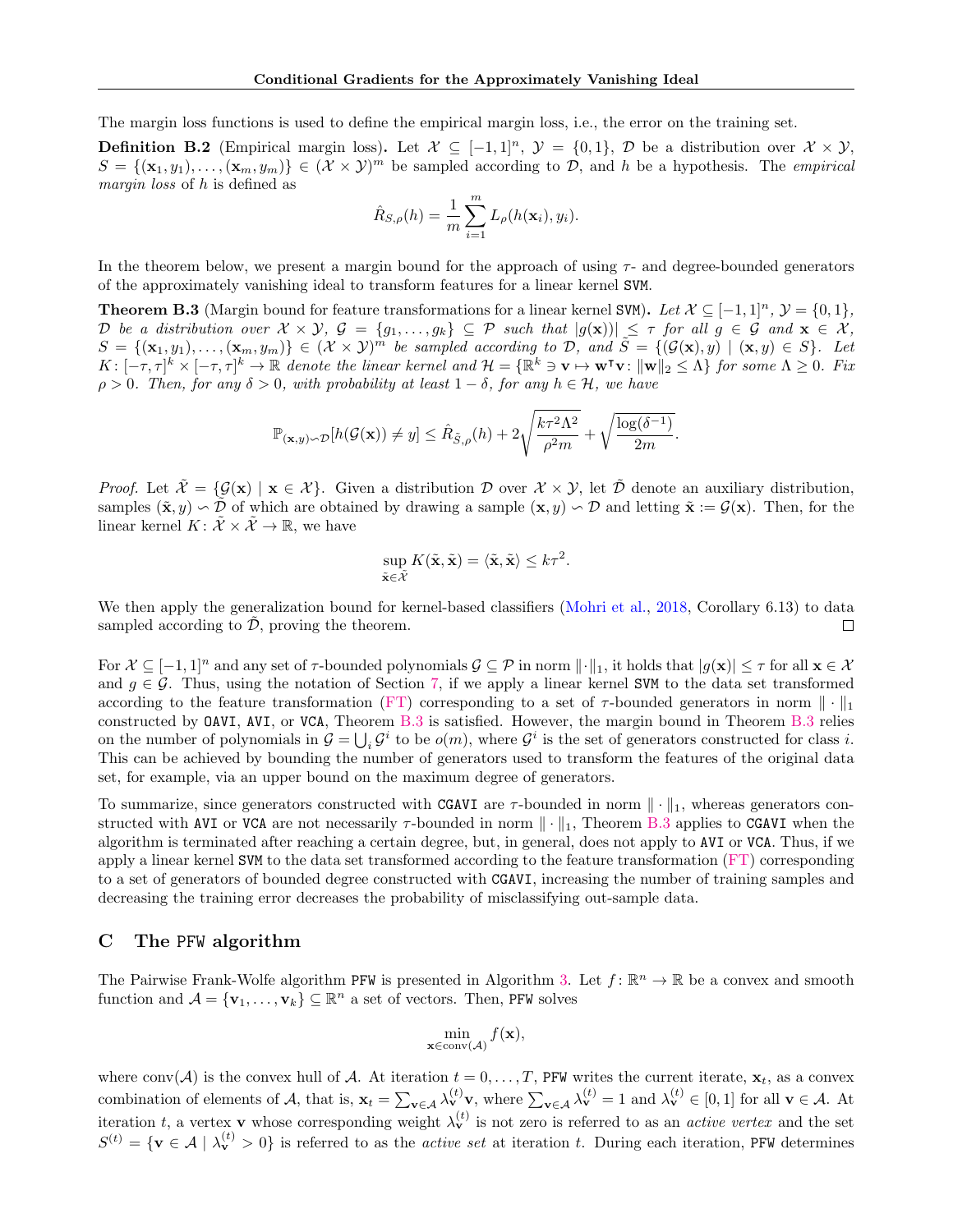### <span id="page-16-0"></span>Algorithm 3 PFW

**Input:** A smooth and convex function f, a set of atoms  $A \subseteq \mathbb{R}^n$ , a vertex  $\mathbf{x}_0 \in A$ , and  $T \in \mathbb{N}$ . **Output:** A point  $\mathbf{x}_T \in \text{conv}(\mathcal{A})$ . 1:  $S^{(0)} \leftarrow {\mathbf{x}_0}$ 2:  $\lambda_{\mathbf{v}}^{(0)} \leftarrow 1$  for  $\mathbf{v} = \mathbf{x}_0$  and 0 otherwise 3: for  $t = 0, \ldots, T$  do 4:  $\mathbf{s}_t \leftarrow \operatorname{argmin}_{\mathbf{s} \in \mathcal{A}} \langle \nabla f(\mathbf{x}_t), \mathbf{s} \rangle$ 5:  $\mathbf{d}_t^{FW} \leftarrow \mathbf{s}_t - \mathbf{x}_t$ 6:  $\mathbf{v}_t \leftarrow \arg \max_{\mathbf{v} \in S^{(t)}} \langle \nabla f(\mathbf{x}_t), \mathbf{v} \rangle$ 7:  $\mathbf{d}_t^{AW} \leftarrow \mathbf{x}_t - \mathbf{v}_t$ 8:  $\mathbf{d}_t \leftarrow \mathbf{d}_t^{FW} + \mathbf{d}_t^{AW}$ 9:  $\gamma_t = \operatorname{argmin}_{\gamma \in [0, \lambda_{\mathbf{v}_t}]} f(\mathbf{x}_t + \gamma \mathbf{d}_t)$ 10:  $\mathbf{x}_{t+1} \leftarrow \mathbf{x}_t + \gamma_t \mathbf{d}_t$ <br>
11:  $\lambda_{\mathbf{s}_t}^{(t+1)} \leftarrow \lambda_{\mathbf{s}_t}^{(t)} + \gamma_t$ <br>
12:  $\lambda_{\mathbf{v}_t}^{(t+1)} \leftarrow \lambda_{\mathbf{v}_t}^{(t)} - \gamma_t$ 11: 12:  $13:$  $(t+1) \leftarrow {\mathbf{v} \in \mathcal{A} \mid \lambda_{\mathbf{v}}^{(t+1)} > 0}$ 14: end for

two vertices requiring access to a first-order oracle and a linear minimization oracle. In Line [4,](#page-16-0) PFW determines the Frank-Wolfe vertex, which minimizes the scalar product with the gradient of f at iterate  $x_t$ . Taking a step of appropriate size towards the Frank-Wolfe vertex, in the Frank-Wolfe direction, reduces the objective function value. In Line [7,](#page-16-0) PFW determines the Away vertex in the active set, which maximizes the scalar product with the gradient of f at iterate  $x_t$ . Taking a step away from the Away vertex, in the Away direction, reduces the objective function value. In Line [8,](#page-16-0) PFW combines the Away direction and the Frank-Wolfe direction into the Pairwise direction and takes a step with optimal step size in the Pairwise direction, shifting weight from the Away vertex to the Frank Wolfe vertex. In each iteration, PFW thus only modifies two entries of the iterate  $\mathbf{x}_t$ , which is the main reason why PFW tends to return a sparse iterate  $x_T$ . The iterate  $x_T$  returned by PFW satisfies  $f(\mathbf{x}_T) - \min_{\mathbf{x} \in \text{conv}(\mathcal{A})} f(\mathbf{x}) = O(e^{-T})$  [\(Lacoste-Julien and Jaggi,](#page-10-3) [2015\)](#page-10-3) when optimizing the squared loss over the  $\ell_1$ -ball. However, PFW's linear convergence rate is theoretically cumbersome to bound due to its dependence on various constants and the number of so-called swap steps when a vertex in the active set gets replaced by another vertex. To address this issue, one could replace PFW with a swap-step free version called *Blended Pairwise* Conditional Gradients, whose convergence rate constants are smaller than those of PFW [\(Tsuji et al.,](#page-10-27) [2021\)](#page-10-27). In practice, instead of computing the number of iterations to reach  $\varepsilon$ -accuracy, we use the Frank-Wolfe gap as a stopping criterion for PFW and we do not have to compute T.

When using PFW as ORACLE for OAVI, we implement ORACLE in Line  $6$  as follows: Run PFW with  $f, A$  the set of vertices of the  $\ell_1$ -ball of radius  $\tau - 1$ ,  $\mathbf{x}_0 = (1, 0, \ldots, 0)^\intercal$ , and  $T \in \mathbb{N}$  such that PFW achieves  $\varepsilon$ -accuracy and obtain  $\mathbf{x}_T$ . Then,  $(\mathbf{x}_T^{\mathsf{T}})$  $T_{T}$ , 1)<sup>T</sup> is the coefficient vector of the polynomial g returned by **ORACLE**.

# D Additional numerical experiments

We use different algorithms that construct generators of the approximately vanishing ideal to transform features for a linear kernel SVM and compare them to each other and a polynomial kernel SVM.

As in Section [9,](#page-6-1) let  $\mathcal{G} := \bigcup_i \mathcal{G}^i$ , where  $\mathcal{G}^i$  is the set of generators constructed for class i and let  $\mathcal{O}^i$  denote the set of terms that are not leading terms of generators constructed for class i.<sup>[8](#page-16-1)</sup> By Theorem [6.5,](#page-5-4)  $(G^i, \mathcal{O}^i) = \text{OAVI}(X, \psi, \varepsilon)$ for  $X \subseteq [-1,1]^n$  and  $\psi \ge \varepsilon \ge 0$ , the time required to evaluate a test set of q data points is  $O(|\mathcal{G}^i||\mathcal{O}^i|q)$ . It thus remains to compare  $\sum_i |{\cal O}^i|$ , the number of terms that are provably not leading terms of generators summed over all classes for the monomial-based algorithms,  $\ell_1$ -CGAVI,  $\ell_2$ -CGAVI, AGDAVI, and AVI, and the number of non-approximately vanishing polynomials constructed for the polynomial-based algorithm, VCA.

Set-up. We apply different feature transformation algorithms for a linear kernel SVM and a polynomial kernel SVM to classification problems using the set-up from Section [9.](#page-6-1) We compare the number of terms constructed,

<span id="page-16-1"></span><sup>&</sup>lt;sup>8</sup>Recall that for VCA,  $\mathcal{O}^i$  is a set of non-approximately vanishing polynomials instead.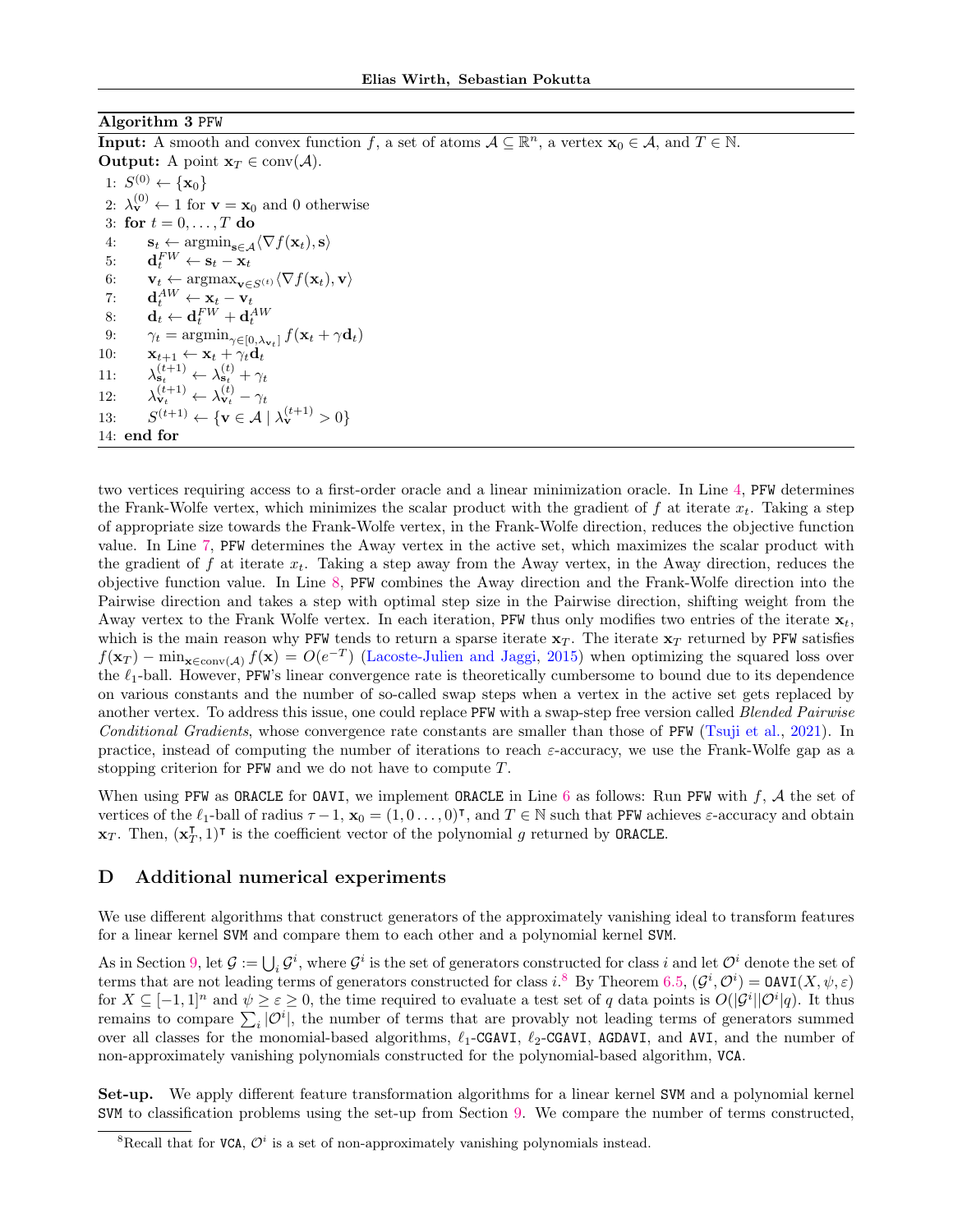Table 3: We compare the number of terms constructed,  $\sum_i |\mathcal{O}^i|$ , the maximum degree of generators constructed, Degree, the number of entries in the coefficient vectors of generators in  $\mathcal{G}, \sum_{g\in\mathcal{G}} g_e$ , the hyperparameter optimization time in seconds, Hyp. time, the training time in seconds, Train time, and the classification error on the training set in %, Train error. The results are averaged over ten random 60%/40% train/test partitions and the best results in each category are in bold.

| Algorithms                 |                                | Data sets               |                 |                   |                   |                            |                 |                         |                 |                 |
|----------------------------|--------------------------------|-------------------------|-----------------|-------------------|-------------------|----------------------------|-----------------|-------------------------|-----------------|-----------------|
|                            |                                | $_{\text{bank}}$        | cancer          | htru2             | iris              | seeds                      | sonar           | spam                    | voice           | wine            |
| $\sum_i  \mathcal{O}^i $   | $\ell_1$ -CGAVI                | $\overline{18}$         | $\overline{17}$ | $\overline{6}$    | $\overline{5}$    | 7                          | $\overline{34}$ | $\overline{5}$          | $\overline{11}$ | $\overline{20}$ |
|                            | $\ell_2$ -CGAVI                | 15                      | 11              | 8                 | 6                 | $\bf 5$                    | 43              | 5                       | $\overline{7}$  | 42              |
|                            | AGDAVI                         | 23                      | 15              | 5                 | $\overline{7}$    | $\overline{7}$             | 53              | $\sqrt{6}$              | 3               | $32\,$          |
|                            | AVI                            | 8                       | 37              | 42                | 12                | 17                         | 71              | $\overline{\mathbf{4}}$ | 38              | 46              |
|                            | <b>VCA</b>                     | $\overline{\mathbf{4}}$ | 8               | 13                | 34                | 67                         | 91              | 64                      | 42              | 49              |
| Degree                     | $\ell_1$ -CGAVI                | 4.30                    | 2.30            | $\overline{2.20}$ | $\overline{1.90}$ | 1.70                       | 3.10            | 1.90                    | 2.50            | 2.90            |
|                            | $\ell_2$ -CGAVI                | 3.80                    | 1.80            | 2.60              | 2.00              | 1.40                       | 3.50            | 2.30                    | 2.50            | 4.80            |
|                            | AGDAVI                         | 5.20                    | 2.10            | 2.00              | 2.20              | 2.00                       | 4.30            | 2.70                    | 1.40            | 3.10            |
|                            | AVI                            | 2.20                    | 2.20            | 3.00              | 2.30              | $2.00\,$                   | 2.40            | 1.40                    | 2.00            | 2.20            |
|                            | <b>VCA</b>                     | 1.50                    | 1.70            | 2.20              | 3.60              | 3.60                       | 3.10            | 2.00                    | 2.20            | 3.00            |
|                            | $\ell_1$ -CGAVI                | $1.6e + 2$              | $2.6e + 3$      | $9.0e + 1$        | $3.6e + 1$        | $1.3e + 2$                 | $6.1e + 3$      | $3.9e + 2$              | $3.6e + 3$      | $6.9e + 2$      |
| $g_{\rm e}$<br>g<br>$\sum$ | $\ell_2$ -CGAVI                | $1.3e + 2$              | $1.3e + 3$      | $1.2e + 2$        | $4.0e + 1$        | $7.8e + 1$                 | $9.5e + 3$      | $4.5e + 2$              | $2.5e + 3$      | $2.0e + 3$      |
|                            | AGDAVI                         | $2.2e + 2$              | $1.8e + 3$      | $7.3e + 1$        | $5.0e + 1$        | $1.3e + 2$                 | $1.2e + 4$      | $4.1e + 2$              | $1.8e + 3$      | $1.6e + 3$      |
|                            | AVI                            | $7.2e + 1$              | $1.3e + 4$      | $2.4e + 3$        | $1.3e + 2$        | $4.1e + 2$                 | $6.6e + 4$      | $4.1e + 2$              | $2.4e + 4$      | $4.8e + 3$      |
|                            | <b>VCA</b>                     | $1.7e + 2$              | $8.4e + 3$      | $4.7e + 3$        | $4.3e + 3$        | $3.8e + 4$                 | $4.5e + 6$      | $4.0e + 6$              | $1.7e + 6$      | $9.0e + 4$      |
|                            | $\ell_1$ -CGAVI                | $2.5e + 2$              | $6.4e + 2$      | $5.7e + 2$        | $4.9e + 2$        | $8.4e + 2$                 | $1.1e + 3$      | $7.1e + 2$              | $2.3e + 3$      | $1.2e + 3$      |
| time                       | $\ell_2\text{-}\mathtt{CGAVI}$ | $1.9e + 2$              | $7.2e + 2$      | $5.7e + 2$        | $3.1e + 2$        | $5.8e + 2$                 | $1.5e + 3$      | $6.6e + 2$              | $3.8e + 3$      | $9.8e + 2$      |
|                            | AGDAVI                         | $8.0e + 1$              | $2.7e + 2$      | $5.2e + 2$        | $1.1e + 2$        | $1.8e + 2$                 | $4.9e + 2$      | $5.3e + 2$              | $1.1e + 3$      | $3.4e + 2$      |
|                            | AVI                            | $4.7e + 1$              | $4.8e + 2$      | $9.2e + 2$        | $3.4e + 1$        | $7.5e + 1$                 | $5.7e + 2$      | $1.5e + 3$              | $1.1e + 3$      | $1.7e + 2$      |
| Hyp.                       | <b>VCA</b>                     | $4.7e + 1$              | $5.7e + 2$      | $4.3e + 2$        | $4.4e + 1$        | $7.4e + 1$                 | $4.8e + 2$      | $1.7e + 3$              | $4.6e + 2$      | $1.4e + 2$      |
|                            | <b>SVM</b>                     | $2.3e-1$                | $1.7e-1$        | $9.9e + 1$        | $1.0e-1$          | $1.1e-1$                   | $1.3e-1$        | $1.3e + 1$              | $1.2e-1$        | $1.0e-1$        |
|                            | $\ell_1$ -CGAVI                | $3.2e-1$                | $9.9e-1$        | $1.2e+0$          | $5.9e-2$          | $2.0e-1$                   | $2.1e+0$        | $9.9e-1$                | $2.5e+0$        | $5.9e-1$        |
|                            | $\ell_2$ -CGAVI                | $2.1e-1$                | $7.6e-1$        | $1.4e + 0$        | $6.2e-2$          | $9.9e-2$                   | $3.7e + 0$      | $9.9e-1$                | $3.5e + 0$      | $1.2e + 0$      |
|                            | AGDAVI                         | $1.4e-1$                | $2.9e-1$        | $1.0e + 0$        | $4.0e-2$          | $6.8\mathrm{e}{\text{-}2}$ | $1.5e+0$        | 8.6e-1                  | $7.9e-1$        | $3.4e-1$        |
| Train time                 | AVI                            | $3.8e-2$                | $4.2e-1$        | $5.0e + 0$        | $4.8e-2$          | $1.0e-1$                   | $1.6e + 0$      | $8.4e-1$                | $1.3e+0$        | $3.1e-1$        |
|                            | <b>VCA</b>                     | $1.3e-2$                | $4.7e-2$        | 8.6e-1            | 8.3e-2            | $1.8e-1$                   | $1.0e + 0$      | $2.1e+0$                | $5.1e-1$        | $2.0e-1$        |
|                            | <b>SVM</b>                     | $2.5e-3$                | $1.4e-3$        | $1.1e + 0$        | $4.7e-4$          | $7.6e-4$                   | $1.1e-3$        | $2.3e-1$                | $8.3e-4$        | $6.1e-4$        |
| error<br>Train             | $\ell_1$ -CGAVI                | 0.00                    | 1.32            | 2.00              | 1.89              | 0.56                       | 0.24            | 4.74                    | 1.87            | 0.09            |
|                            | $\ell_2$ -CGAVI                | 0.00                    | $1.35\,$        | 2.00              | 1.22              | 0.56                       | 1.13            | 4.91                    | 1.47            | 0.28            |
|                            | AGDAVI                         | $\rm 0.01$              | 1.26            | $2.00\,$          | 1.22              | 1.43                       | 0.40            | 4.75                    | 2.40            | 0.09            |
|                            | AVI                            | 0.00                    | 1.29            | 1.99              | 1.67              | 1.03                       | 0.65            | 5.34                    | 4.53            | 0.09            |
|                            | <b>VCA</b>                     | 0.00                    | 1.61            | 2.05              | 1.56              | $\bf 0.32$                 | 0.00            | 5.43                    | 0.00            | 0.00            |
|                            | <b>SVM</b>                     | 0.00                    | 1.61            | 1.93              | 1.44              | 1.83                       | 3.31            | 6.53                    | 1.87            | 0.85            |

 $\sum_i |{\cal O}^i|$ , the maximum degree of generators constructed, Degree, the number of entries in the coefficient vectors of generators in  $\mathcal{G}, \sum_{g \in \mathcal{G}} g_e$ , the hyperparameter optimization time in seconds, Hyp. time, the training time, that is, the time required to perform the retraining with the best hyperparameter combination, in seconds, Train time, and the classification error on the training set in %, Train error.

Implementation, data sets, and hyperparameters. Implementation, data sets, and hyperparameters are the same as in Section [9.](#page-6-1) For the polynomial kernel SVM,  $\sum_i |\mathcal{O}^i|$ , Degree, and  $\sum_{g \in \mathcal{G}} g_e$  do not exist.

### Results.

 $\sum_i |O^i|$ : The three OAVI algorithms construct a similar number of terms that are not leading terms of generators for all data sets and for htru2, iris, seeds, sonar, voice, and wine, construct fewer terms that are not leading terms of generators than AVI and VCA.

Degree: Even though we use  $\ell_2$ -regularized squared loss for **OAVI**, the maximum degrees of the generators constructed by OAVI are comparable to the maximum degrees of generators constructed by AVI and VCA.

 $\sum_{g\in\mathcal{G}}g_e$ : For all data sets but bank, one of the **OAVI** algorithms creates the feature transformation with the smallest number of entries in the coefficient vectors of generators in  $\mathcal G$ . For most data sets, VCA constructs the feature transformation with the largest number of entries in the coefficient vectors of generators in  $\mathcal G$  and for seeds, sonar, spam, and voice, VCA constructs multiple orders of magnitude more entries in the coefficient vectors